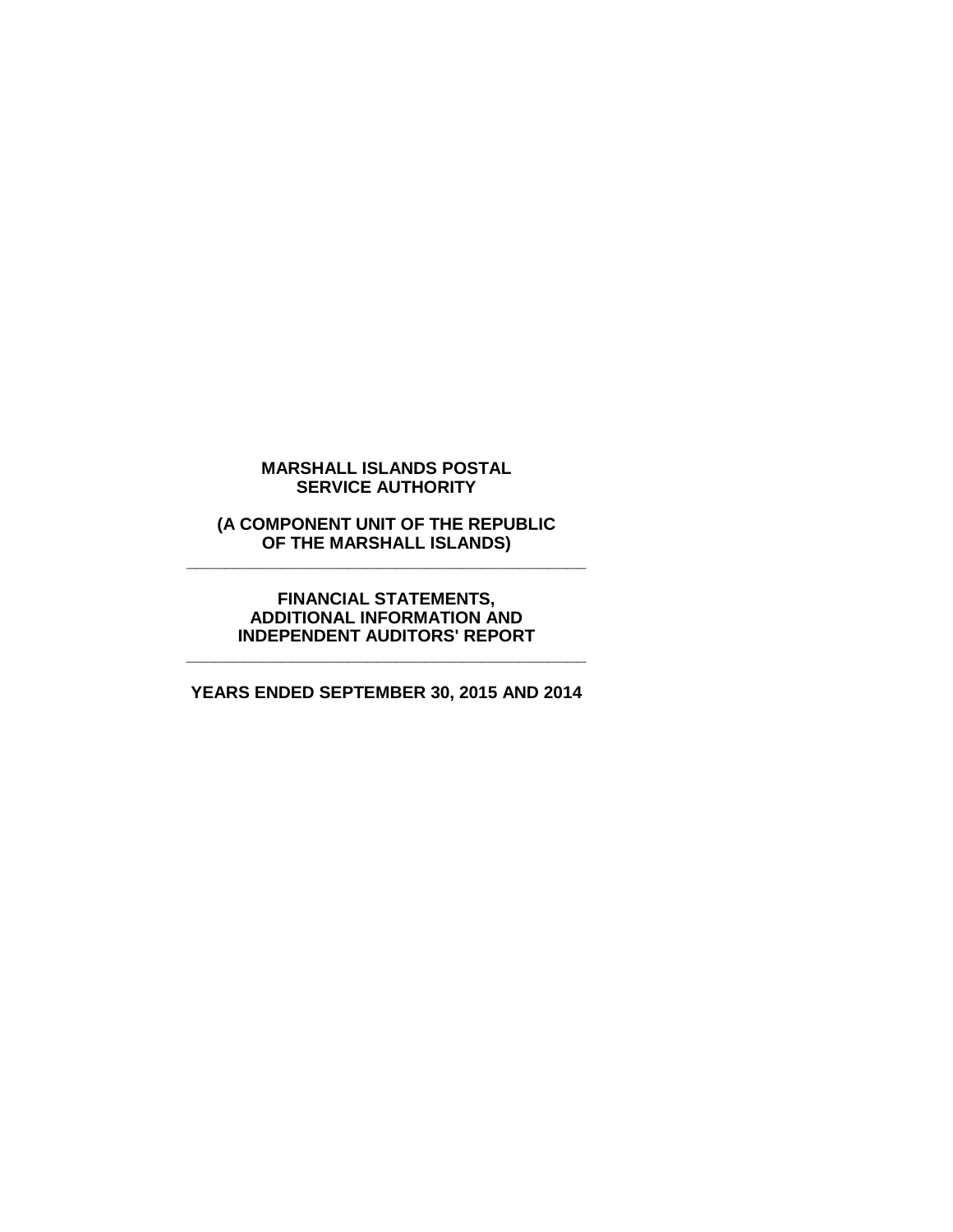## **MARSHALL ISLANDS POSTAL SERVICE AUTHORITY (A COMPONENT UNIT OF THE REPUBLIC OF THE MARSHALL ISLANDS)**

## Years Ended September 30, 2015 and 2014 Table of Contents

|      |                                                                                                                                                                                            | Page No. |
|------|--------------------------------------------------------------------------------------------------------------------------------------------------------------------------------------------|----------|
| I.   | Independent Auditors' Report                                                                                                                                                               | 1        |
| П.   | Management's Discussion and Analysis                                                                                                                                                       | 3        |
| III. | <b>Financial Statements:</b>                                                                                                                                                               |          |
|      | <b>Statements of Net Position</b>                                                                                                                                                          | 8        |
|      | Statements of Revenues, Expenses and Changes in Net Position                                                                                                                               | 9        |
|      | <b>Statements of Cash Flows</b>                                                                                                                                                            | 10       |
|      | <b>Notes to Financial Statements</b>                                                                                                                                                       | 11       |
| IV.  | Other Supplementary Information:                                                                                                                                                           |          |
|      | Combining Schedule of Operating Income (Loss) by Station                                                                                                                                   | 19       |
| V.   | Independent Auditors' Report on Compliance with Laws and Regulations:                                                                                                                      |          |
|      | Independent Auditors' Report on Internal Control Over Financial<br>Reporting and on Compliance and Other Matters Based on an<br>Audit of Financial Statements Performed in Accordance with |          |
|      | <b>Government Auditing Standards</b>                                                                                                                                                       | 20       |
|      | <b>Unresolved Prior Year Findings</b>                                                                                                                                                      | 22       |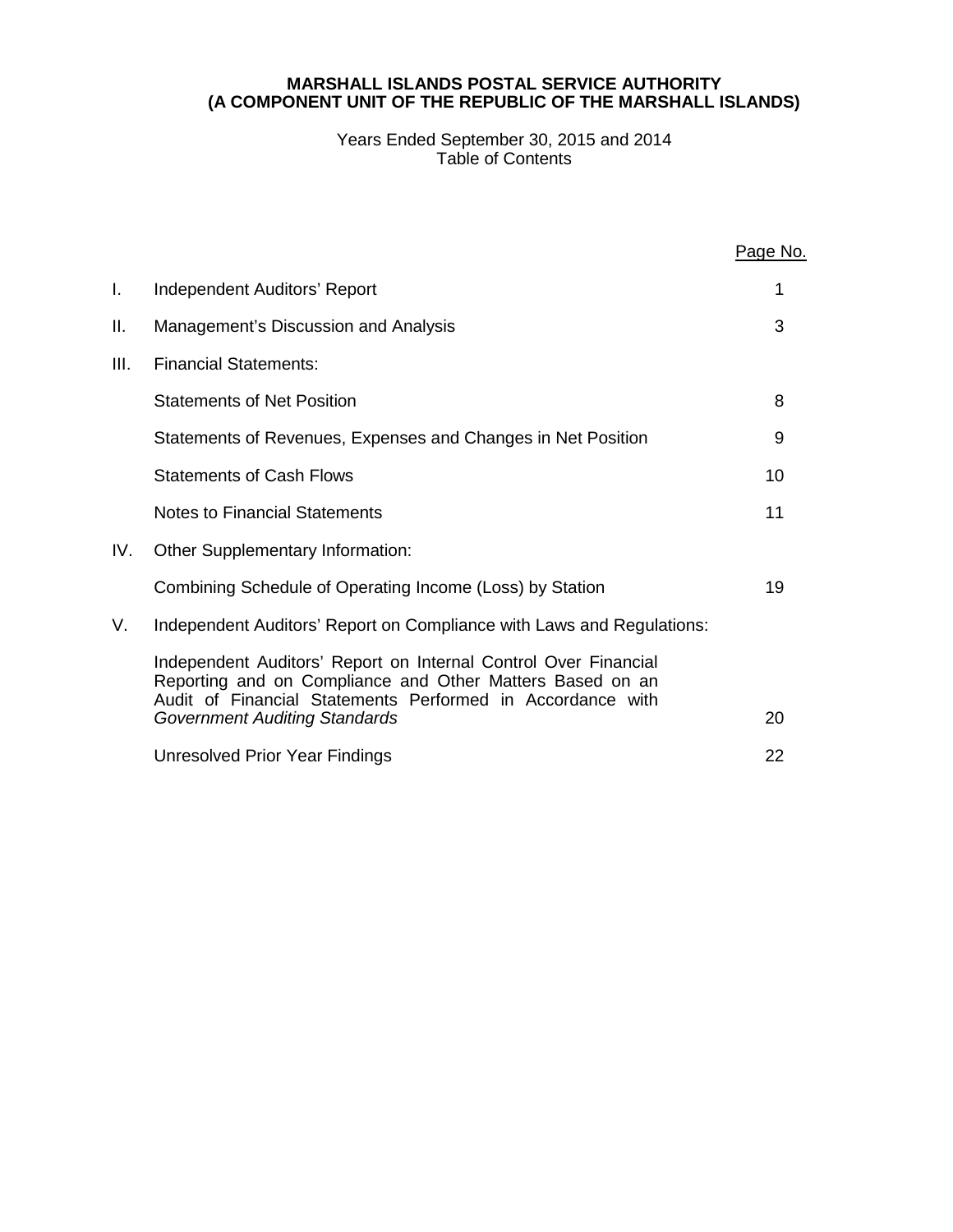

Deloitte & Touche LLP 361 South Marine Corps Drive Tamuning, GU 96913-3973 USA

Tel: (671)646-3884 Fax: (671)649-4932 www.deloitte.com

## **INDEPENDENT AUDITORS' REPORT**

Board of Directors Marshall Islands Postal Service Authority:

#### **Report on the Financial Statements**

We have audited the accompanying financial statements of the Marshall Islands Postal Service Authority (the Authority), a component unit of the Republic of the Marshall Islands, which comprise the statements of net position as of September 30, 2015 and 2014, and the related statements of revenues, expenses and changes in net position and of cash flows for the years then ended, and the related notes to the financial statements.

#### *Management's Responsibility for the Financial Statements*

Management is responsible for the preparation and fair presentation of these financial statements in accordance with accounting principles generally accepted in the United States of America; this includes the design, implementation, and maintenance of internal control relevant to the preparation and fair presentation of financial statements that are free from material misstatement, whether due to fraud or error.

#### *Auditors' Responsibility*

Our responsibility is to express an opinion on these financial statements based on our audits. We conducted our audits in accordance with auditing standards generally accepted in the United States of America and the standards applicable to financial audits contained in *Government Auditing Standards,* issued by the Comptroller General of the United States. Those standards require that we plan and perform the audit to obtain reasonable assurance about whether the financial statements are free from material misstatement.

An audit involves performing procedures to obtain audit evidence about the amounts and disclosures in the financial statements. The procedures selected depend on the auditor's judgment, including the assessment of the risks of material misstatement of the financial statements, whether due to fraud or error. In making those risk assessments, the auditor considers internal control relevant to the entity's preparation and fair presentation of the financial statements in order to design audit procedures that are appropriate in the circumstances, but not for the purpose of expressing an opinion on the effectiveness of the entity's internal control. Accordingly, we express no such opinion. An audit also includes evaluating the appropriateness of accounting policies used and the reasonableness of significant accounting estimates made by management, as well as evaluating the overall presentation of the financial statements.

We believe that the audit evidence we have obtained is sufficient and appropriate to provide a basis for our audit opinion.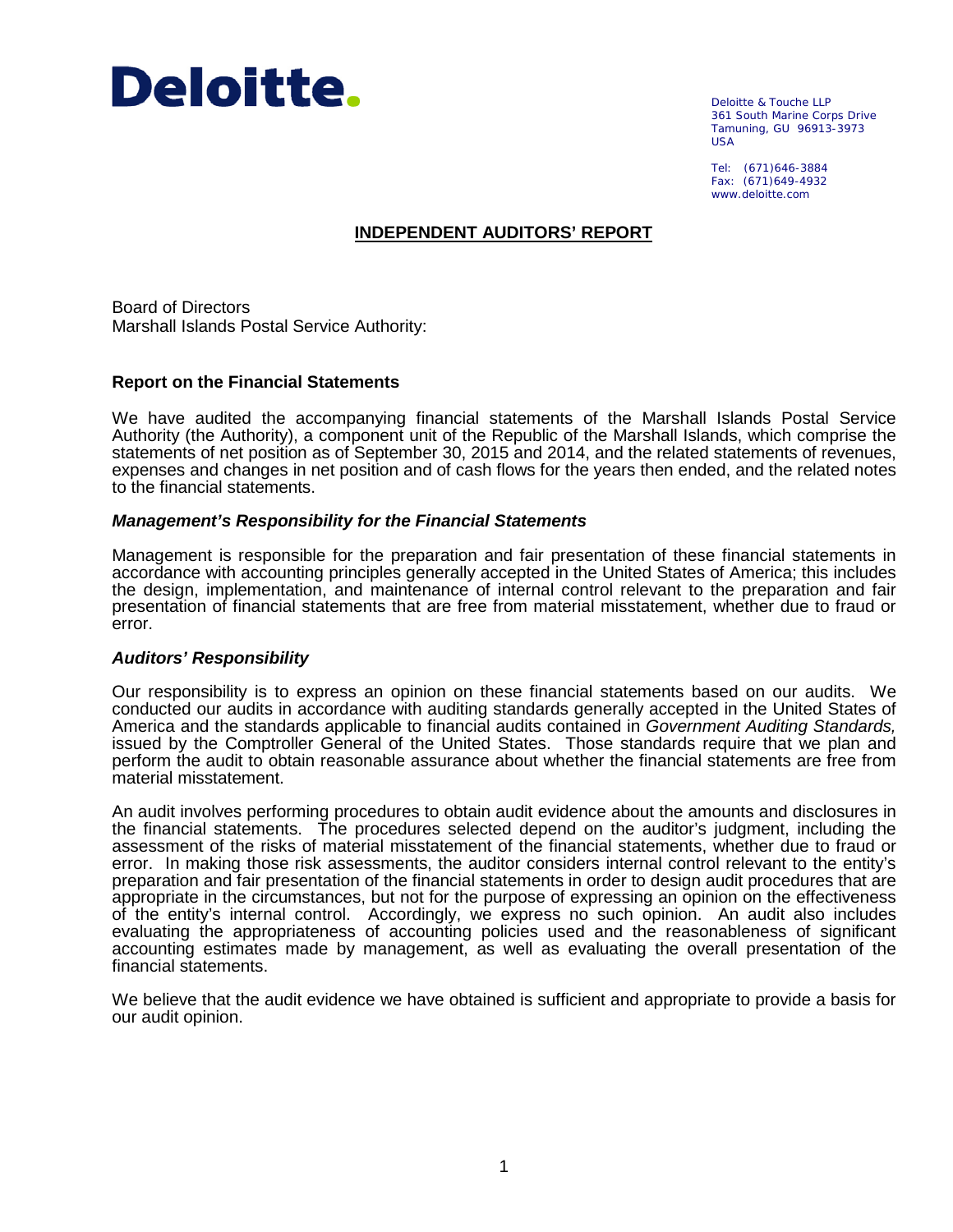## *Opinion*

In our opinion, the financial statements referred to above present fairly, in all material respects, the financial position of the Authority as of September 30, 2015 and 2014, and the changes in its financial position and its cash flows for the years then ended in accordance with accounting principles generally accepted in the United States of America.

## *Other Matters*

### *Required Supplementary Information*

Accounting principles generally accepted in the United States of America require that the management's discussion and analysis on pages 3 to 7 be presented to supplement the financial statements. Such information, although not a part of the financial statements, is required by the Governmental Accounting Standards Board who considers it to be an essential part of financial reporting for placing the financial statements in an appropriate operational, economic, or historical context. We have applied certain limited procedures to the required supplementary information in accordance with auditing standards generally accepted in the United States of America, which consisted of inquiries of management about the methods of preparing the information and comparing the information for consistency with management's responses to our inquiries, the financial statements, and other knowledge we obtained during our audit of the financial statements. We do not express an opinion or provide any assurance on the information because the limited procedures do not provide us with sufficient evidence to express an opinion or provide any assurance.

#### *Other Information*

Our audits were conducted for the purpose of forming an opinion on the financial statements as a whole. The Other Supplementary Information listed in the accompanying table of contents is presented for purposes of additional analysis and is not a required part of the financial statements. Such information is the responsibility of management and was derived from and relates directly to the underlying accounting and other records used to prepare the financial statements. The information has been subjected to the auditing procedures applied in the audit of the financial statements and certain additional procedures, including comparing and reconciling such information directly to the underlying accounting and other records used to prepare the financial statements or to the financial statements themselves, and other additional procedures in accordance with auditing standards generally accepted in the United States of America. In our opinion, the other supplementary information is fairly stated, in all material respects, in relation to the financial statements as a whole.

### **Other Reporting Required by** *Government Auditing Standards*

In accordance with *Government Auditing Standards*, we have also issued our report dated July 12, 2016 on our consideration of the Authority's internal control over financial reporting and on our tests of its compliance with certain provisions of laws, regulations, contracts, and grant agreements and other matters. The purpose of that report is to describe the scope of our testing of internal control over financial reporting and compliance and the results of that testing, and not to provide an opinion on internal control over financial reporting or on compliance. That report is an integral part of an audit performed in accordance with *Government Auditing Standards* in considering the Authority's internal control over financial reporting and compliance.

beloit NachellP

July 12, 2016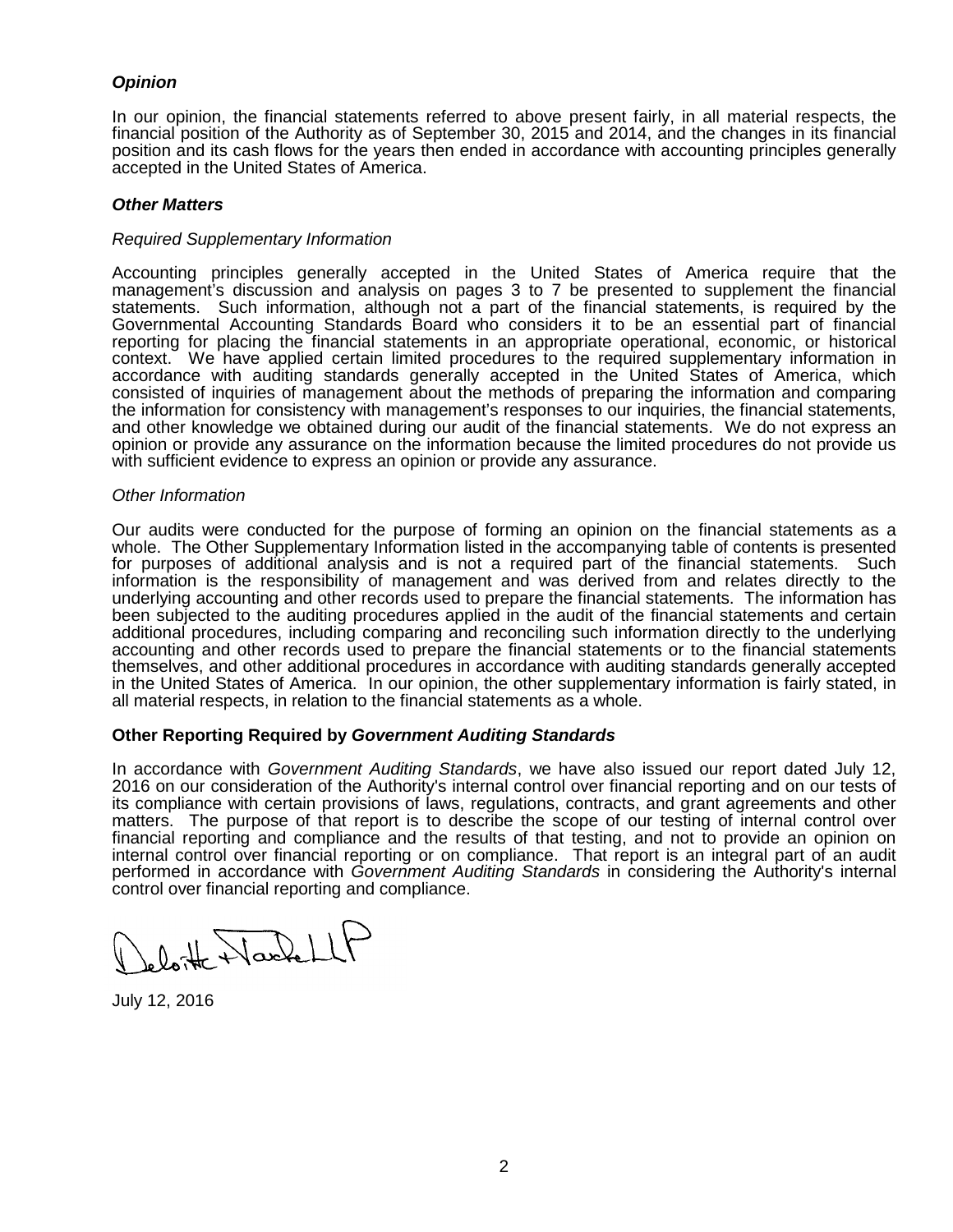#### Management's Discussion and Analysis Years Ended September 30, 2015 and 2014

As management of the Marshall Islands Postal Service Authority (the Authority), we offer readers of the Authority's financial statements this narrative overview and analysis of the financial activities of the Authority for the fiscal year ending September 30, 2015. We encourage the readers to consider the information presented here in conjunction with additional information that we have furnished in the Authority's financial statements, which follow this narrative.

The Authority was created by the Postal Service Act of 1983 for the purpose of establishing an effective and efficient postal service for the Republic. The operation of the Authority were accounted for as a separate fund within the Government of the Republic of the Marshall Islands (RepMar) Ministry of Finance. Effective October 1, 2008, the Authority established a separate bank account outside of RepMar's Treasury for the purpose of receiving and disbursing funds in accordance with the Postal Service Fund (Amendment) Act of 2007. Accordingly, the accompanying Management's Discussion and Analysis only pertains to the operations of the Authority once the operation were separated from RepMar's Ministry of Finance.

### **FINANCIAL HIGHLIGHTS**

- The assets of the Authority exceeded its liabilities at the close of business for the year by \$270,600 (Net Position) increasing by \$122,609 from \$147,991 in the prior year to \$270,600.
- As of the close of business on September 30, 2015, the Authority earned \$564,743 in revenues. Most of these were derived from revenues generated from stamp sales and postal box rentals, which account for 74% and 16% (or 90 %) of the total revenue earned during the year. On the other hand, the Authority incurred various expenses, which are directly and indirectly related to the provision of domestic and international mail services, and which totaled \$532,027. These expenses were funded by the operating revenues generated by the Authority.

### **OVERVIEW OF FINANCIAL STATEMENTS**

This discussion and analysis is intended to serve as an introduction to the Authority's financial statements. The Authority's financial statements are comprised of four (4) components: 1) Statement of Net Assets, 2) Statement of Revenues, Expenses and Changes in Net Assets, 3) Statement of Cash Flows, and 4) Notes to the Financial Statements.

The Authority, like other government agencies, uses fund accounting to ensure and demonstrate compliance with finance-related requirements. The Authority is comprised of a single proprietary fund. A proprietary fund operates by charging its customer a fee for the service provided (operating revenue), like a typical business enterprise. A proprietary fund may also receive revenue from government agencies as grants or support (non-operating revenue). These financial statements are designed to provide readers with a broad overview of the Authority's finances, in a matter similar to a private-sector business.

**The Statement of Net Position** presents information on all of the Authority's assets and liabilities, with the different between the two reported as net position. Over time, increases or decreases in net position may serve as a useful indicator of whether the financial position of the Authority is improving or deteriorating. The statement of net position can be found on page 8.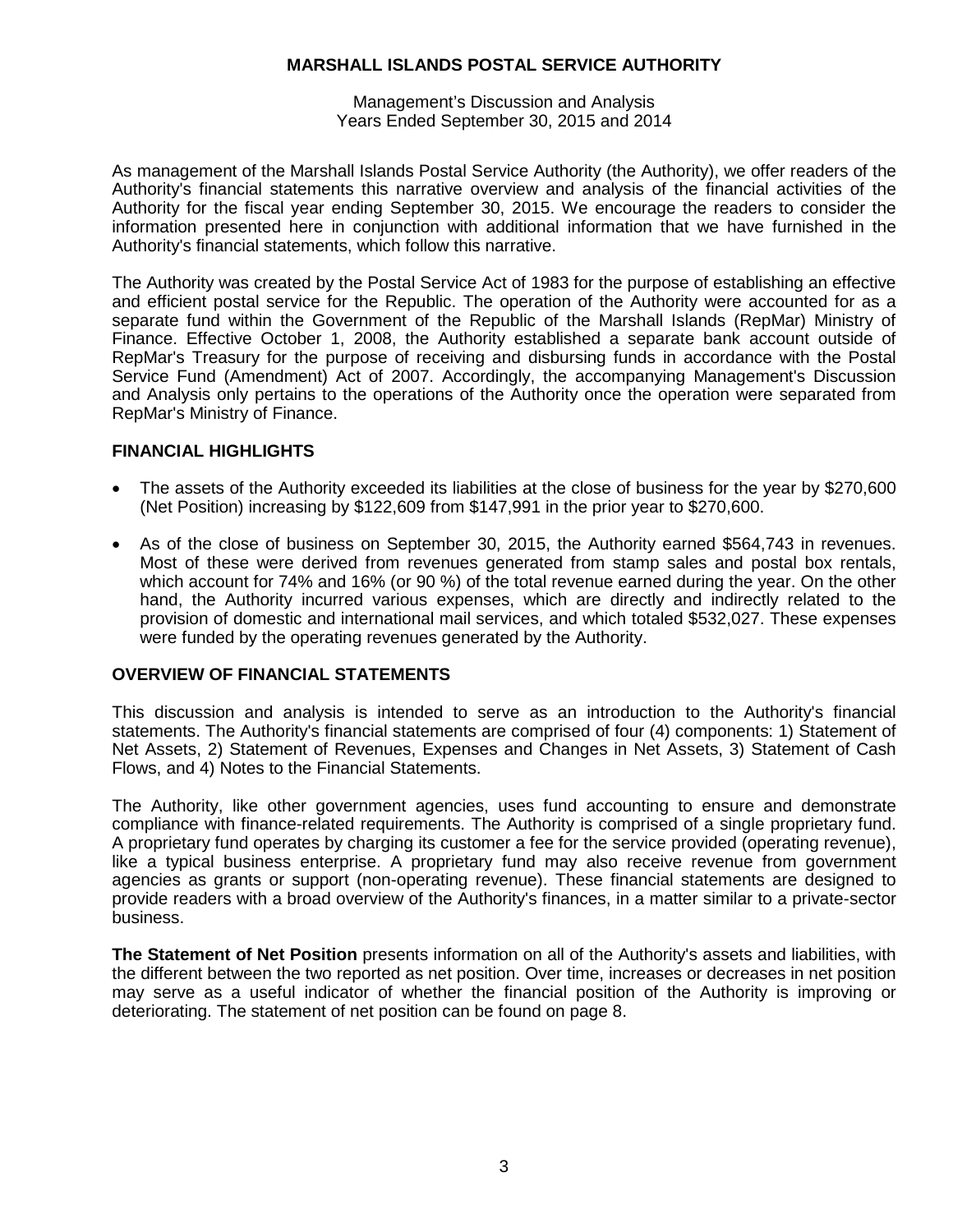Management's Discussion and Analysis Years Ended September 30, 2015 and 2014

**The Statement of Revenues, Expenses, and Changes in Net Position** presents information showing how the Authority's net position changed during the fiscal year. All changes in net position are reported as soon as the underlying event giving rise to the change occurs, regardless of the timing of the related cash flows. Thus, revenues and expenses are reported in this statement for some items that will only result in cash flows in future fiscal periods (e.g. accounts receivable and accounts payable). The statement of revenues, expenses, and changes in net position can be found on page 9.

**The Statement of Cash Flows** presents information showing how the Authority's cash increased or decreased during the year. Cash is received and used in three ways: operating activities, capital and non-capital financing activities, and investing activities. The statement of cash flows can be found on pages 10.

**The Notes to the Financial Statements** provide additional information that is essential to a full understanding of the data provided in the financial statements. The notes to the financial statements can be found on pages 11.

### **Financial Analysis**

#### **Net Position**

Net position may serve over time as a useful indicator of a governmental entity's financial position. The Summary Statement of Net Position below was prepared to give insight on the Authority's resources, liabilities, and net position. At the close of business on September 30, 2015, the Authority's assets exceeded its liabilities by \$272,600, which comprised of net investment in capital assets of \$49,763, with the remainder of \$220,837 available for future operations. Accordingly, this means that there are unrestricted assets available to be used to finance the day-to-day operation of the Authority.

#### Summary Statement of Net Position

|                                                  | 2015                     | 2014                 | 2013                |
|--------------------------------------------------|--------------------------|----------------------|---------------------|
| Assets:                                          |                          |                      |                     |
| Current and other assets<br>Capital assets       | 454,775<br>\$.<br>49,763 | \$315,903<br>45,410  | \$244,693<br>33,305 |
| <b>Total assets</b>                              | 504,538<br>S.            | <u>361,313</u><br>\$ | 277,998<br>\$       |
| Liabilities:                                     |                          |                      |                     |
| Current and other liabilities                    | \$233,938                | 213,322<br>\$        | \$<br>189,113       |
| <b>Net Position:</b>                             |                          |                      |                     |
| Net investment in capital assets<br>Unrestricted | 49,763<br>220,837        | 45,410<br>102,581    | 33,305<br>55,580    |
| Total net position                               | 270,600                  | 147,991              | 88,885              |
|                                                  | 504,538                  | 361,313<br>S         | S<br><u>7,998</u>   |

### **Changes in Position**

Current year activities resulted in a positive net position of the Authority of \$122,609. The summary statement of Revenues, Expenses, and Changes in Net Position below was prepared to show the net position calculation for the year.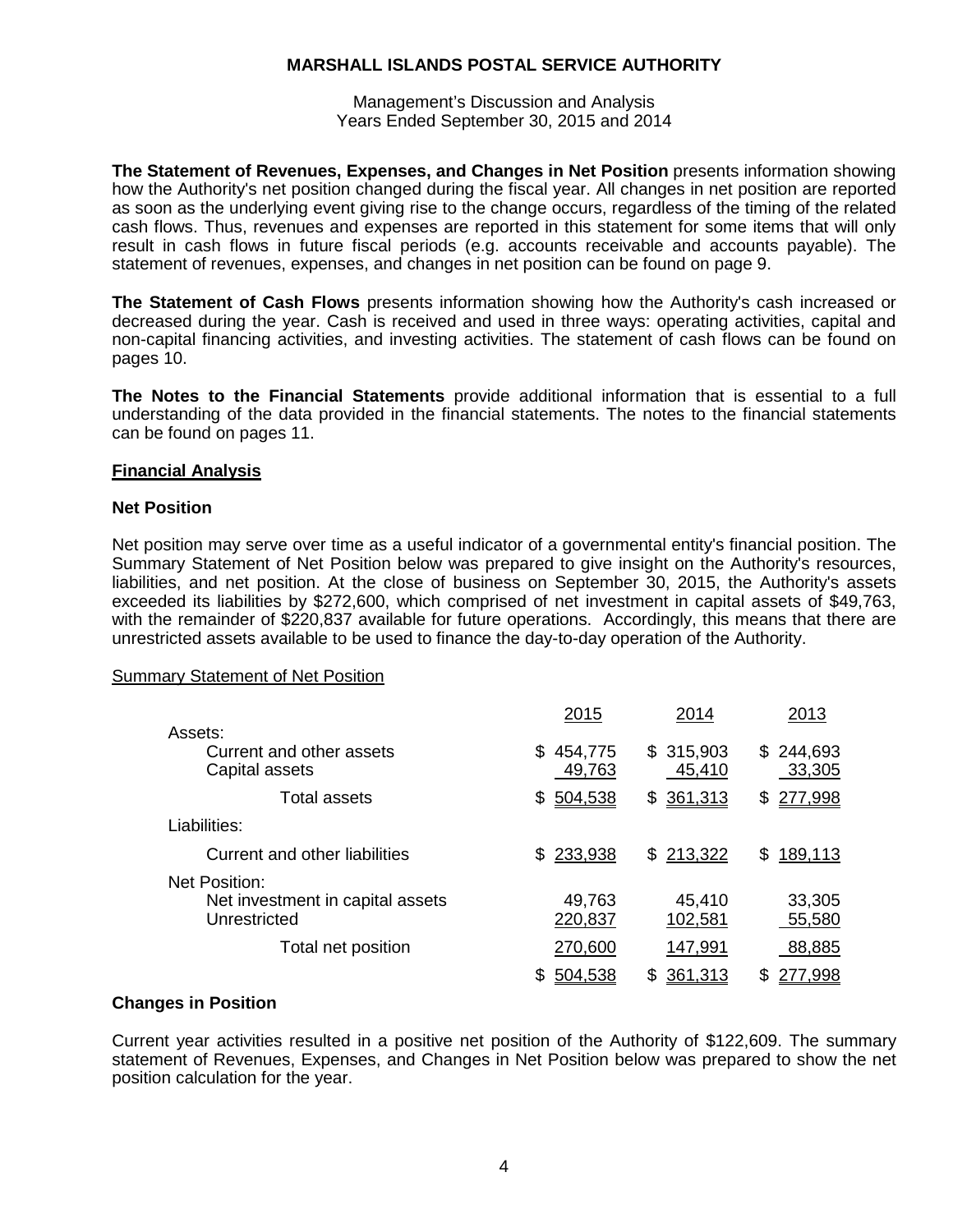Management's Discussion and Analysis Years Ended September 30, 2015 and 2014

#### Summary Statement of Revenues, Expenses, and Changes in Net Position

|                                            | 2015                      | 2014                 | 2013                      |
|--------------------------------------------|---------------------------|----------------------|---------------------------|
| Operating revenues<br>Operating expenses   | 546,795<br>\$.<br>532,027 | \$527,313<br>468,207 | 493,341<br>\$.<br>484,165 |
| Operating income<br>Non-operating revenues | 14,768<br>107,841         | 59,106               | 9,176<br>(623)            |
| Changes in net position                    | \$122,609                 | S<br><u>59,106</u>   | <u>8,553</u>              |

The Authority's net revenues earned and reported at the end of the year amounted to \$546,795. Approximately 90% or \$506,883 of the Authority's revenue generated during the year comes from stamp sales and postal box rental fees, which accounts for 74% and 16%, respectively, of the total revenue earned during the year. The Authority recorded provision for uncollectible accounts of \$17,948 in 2015. The chart below was prepared to describe the composition of the Authority's revenue sources for 2015.



#### **Revenue Sources**

The major source of revenue of the Authority is the sale of stamps for domestic and international mail. As indicated below, stamp sales have increased by 13% from FY 2010 to FY 2011, 3% from FY 2011 to FY 2012 5% from FY 2012 to FY 2013, and 7% from FY2013 to FY2014, and further 5% from FY2014 to FY2015. The primary reason for this increase is the return of the domestic status in November 2007 by the United States Postal Service, the addition of 770 new PO BOXES for both Uliga and Airport Stations, and the excellent services provided.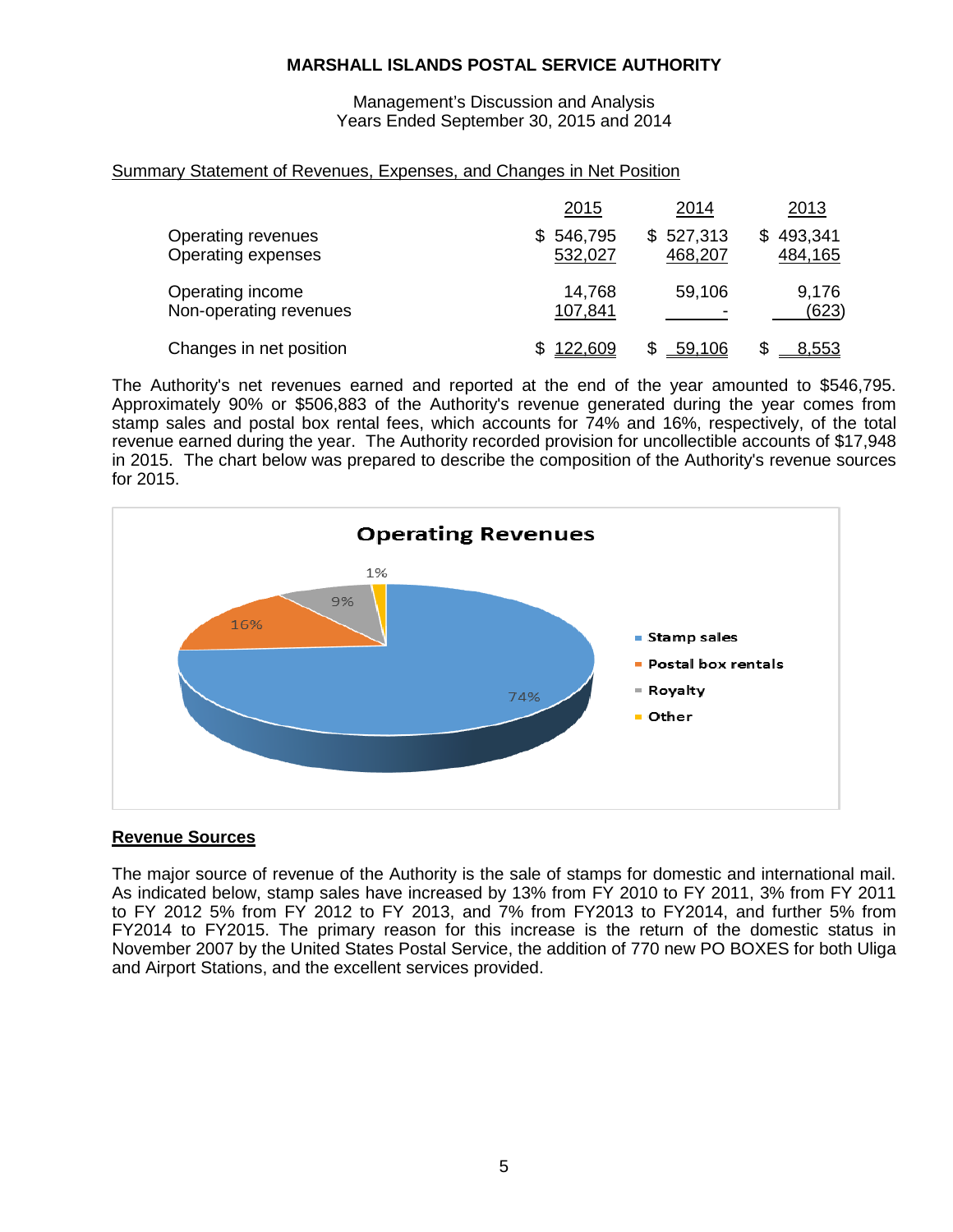Management's Discussion and Analysis Years Ended September 30, 2015 and 2014

## **Revenue Sources Continued**

|                   | 2015           | 2014      | 2013           | 2012      | 2011           |
|-------------------|----------------|-----------|----------------|-----------|----------------|
| Stamp sales       | 418,020        | \$368,786 | \$345,928      | \$294,575 | \$282,936      |
| Postal box rental | 88,863         | 86,204    | 67,224         | 81.442    | 65,820         |
| Postage meters    | ۰              |           |                | 25,660    | 39,420         |
| Royalty           | 50,005         | 61.222    | 60.872         | 59.895    | 53,246         |
| <b>Others</b>     | 7,855          | 11,101    | 19,317         | 10,018    | 16,882         |
|                   | 564,743<br>SS. | \$527,313 | 493,341<br>\$. | 471,590   | 458,304<br>\$. |

#### Expense Distribution

Total costs incurred as of the close of business on September 30, 2015 were \$532,027. Of this amount, the Authority incurred \$325,165 and \$47,720, respectively, for salaries for employees and building rental. These expense line items account for 70% of the total expense of \$532,027 incurred during the year.

The graph below was prepared to describe the expenses distribution of the Authority during the year.



### **Capital Asset and Debt**

During the year, the Authority purchased various equipments, and other fixed assets at a cost of approximately \$31,462. For additional information concerning capital assets, please refer to Note 3 of the accompanying financial statements.

Marshall Islands Postal Service Authority did not incur any long-term debt nor have any outstanding debt at the end of the year.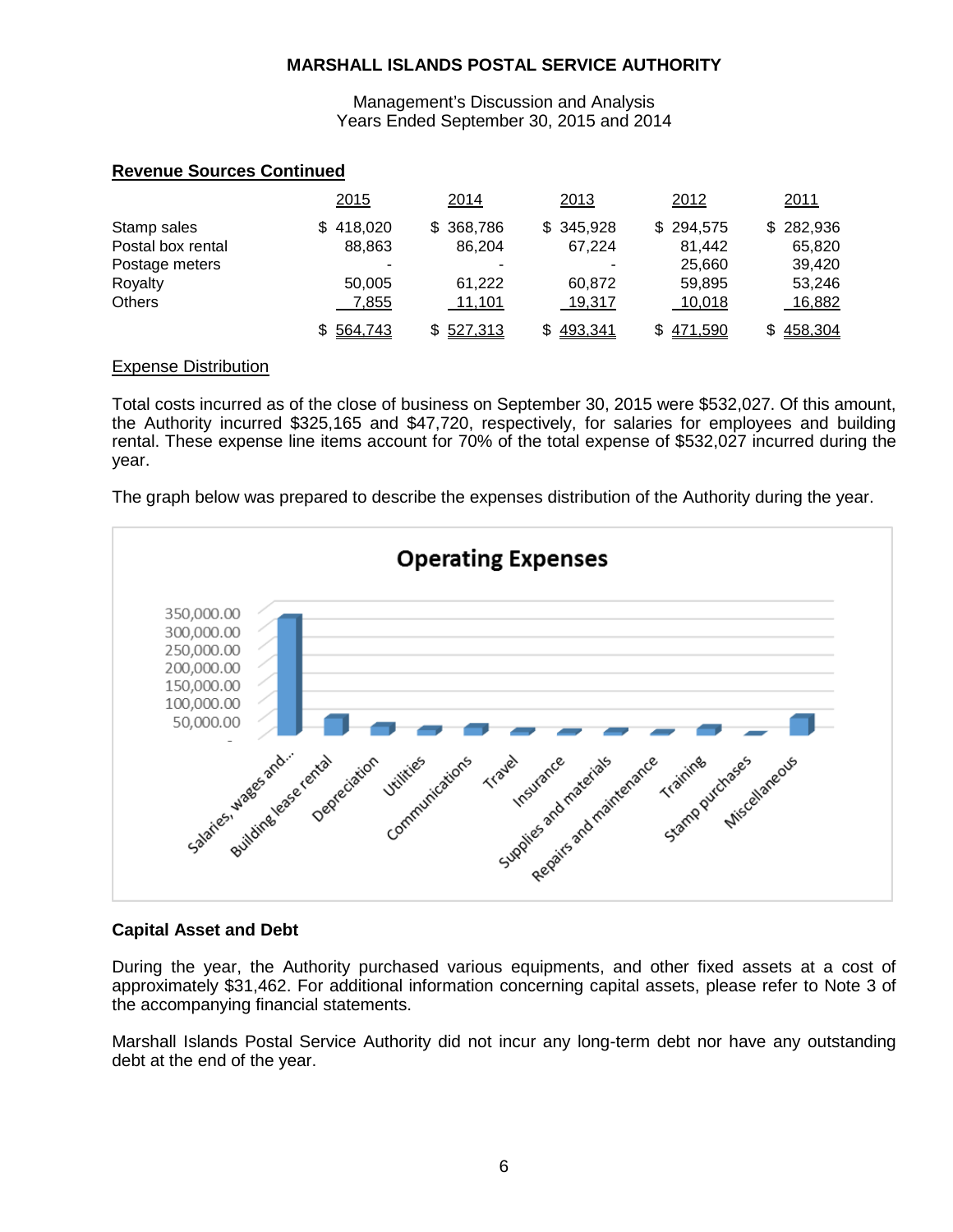Management's Discussion and Analysis Years Ended September 30, 2015 and 2014

## **ECONOMIC OUTLOOK**

Marshall Islands Postal Service Authority plays an important role in the provision of service excellence to the people who are either sending or receiving their mail.

With commitment and strive for excellence, MIPSA continues to improve its customer services with added new post office substation at the Amata International Airport amongst other initiatives.

Compared to previous years, both inbound and outbound mail volume and revenue collection have been increased significantly. By the same token, Marshall Islands Postal Service Authority was able to make surplus 5 consecutive years despite rise in electricity, fuel cost, and personnel expenses.

With the philosophy for commitment and strive for excellence, public trust, and high standard of accountability by the board of directors and the management, MIPSA continues to contribute and assist the economic development of the Marshall Islands.

### **REQUEST FOR INFORMATION**

The Financial report is designed to provide a general overview of the Authority's finances for all those with an interest in the Post Office's finances. Questions concerning any of the information provided in this report or request for additional financial information should be addressed to the Postmaster General, Post Office, Majuro, MH 96960.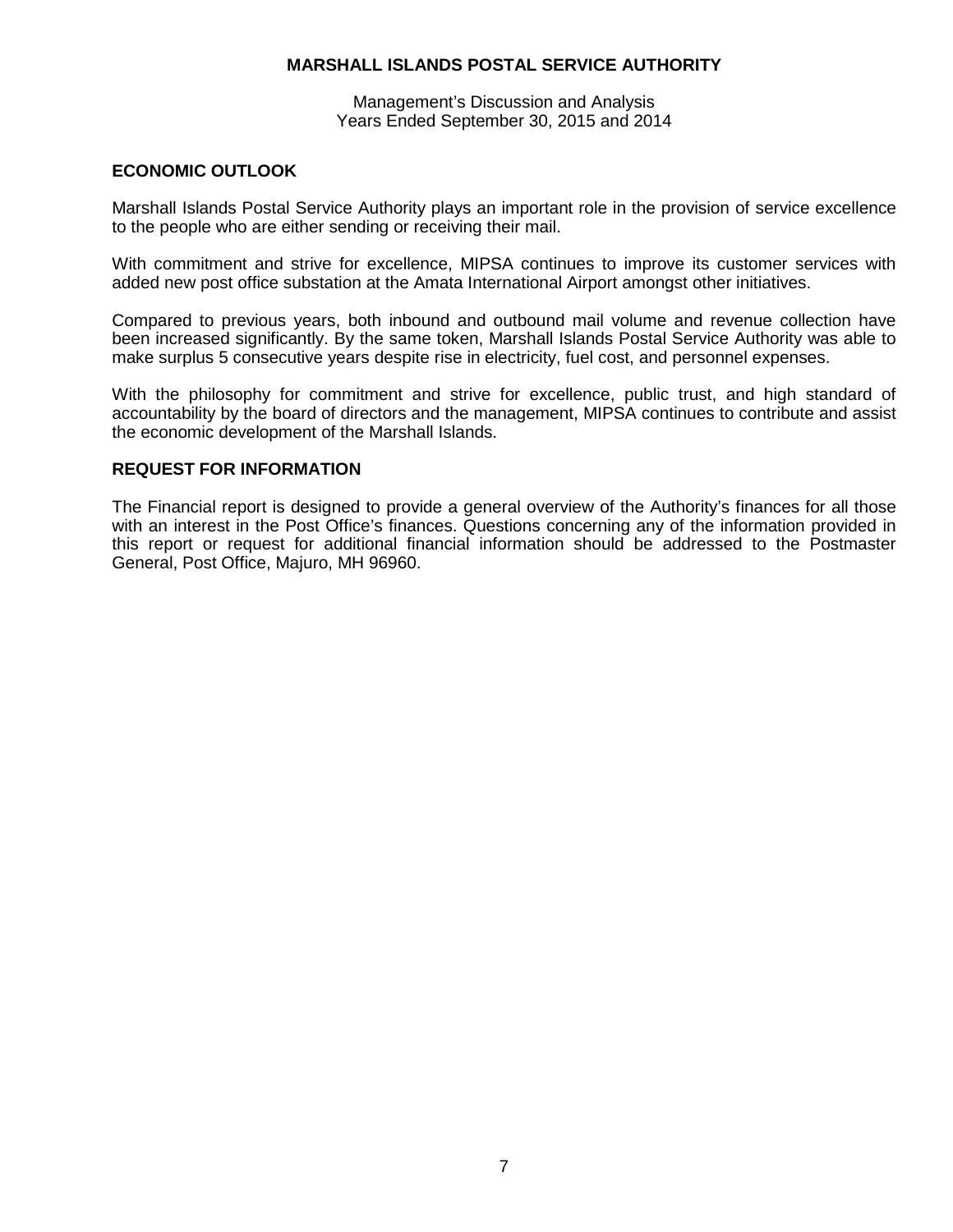## Statements of Net Position September 30, 2015 and 2014

| <b>ASSETS</b>                                        | 2015             | 2014      |
|------------------------------------------------------|------------------|-----------|
| Current assets:                                      |                  |           |
| Cash                                                 | \$<br>319,094 \$ | 242,292   |
| Receivables:                                         |                  |           |
| Postal box rental                                    | 84,888           | 75,529    |
| Due from RepMar                                      | 26,313           |           |
| Other                                                | 34,000           | 27,636    |
|                                                      | 145,201          | 103,165   |
| Less allowance for doubtful accounts                 | (64, 731)        | (57, 285) |
|                                                      | 80,470           | 45,880    |
| Inventory                                            | 20,128           | 22,040    |
| Prepaid expenses                                     | 15,083           | 5,691     |
| Total current assets                                 | 434,775          | 315,903   |
| Deposit on vehicle                                   | 20,000           |           |
| Capital assets, net                                  | 49,763           | 45,410    |
|                                                      | \$<br>504,538 \$ | 361,313   |
| <b>LIABILITIES AND NET POSITION</b>                  |                  |           |
| <b>Current liabilities:</b>                          |                  |           |
| Accounts payable                                     | \$<br>8,842 \$   | 6,047     |
| Lease rental payable                                 | 143,431          | 131,855   |
| Payable to affiliates                                | 13,291           | 15,997    |
| Accrued payroll                                      | 21,258           | 17,825    |
| Accrued annual leave payable                         | 9,334            | 7,488     |
| Unearned income                                      | 22,554           | 21,893    |
| <b>Total current liabilities</b>                     | 218,710          | 201,105   |
| Accrued annual leave payable, net of current portion | 15,228           | 12,217    |
| <b>Total liabilities</b>                             | 233,938          | 213,322   |
| Commitments and contingency                          |                  |           |
| Net position:                                        |                  |           |
| Net investment in capital assets                     | 49,763           | 45,410    |
| Unrestricted                                         | 220,837          | 102,581   |
| Total net position                                   | 270,600          | 147,991   |
|                                                      | \$<br>504,538 \$ | 361,313   |

See accompanying notes to financial statements.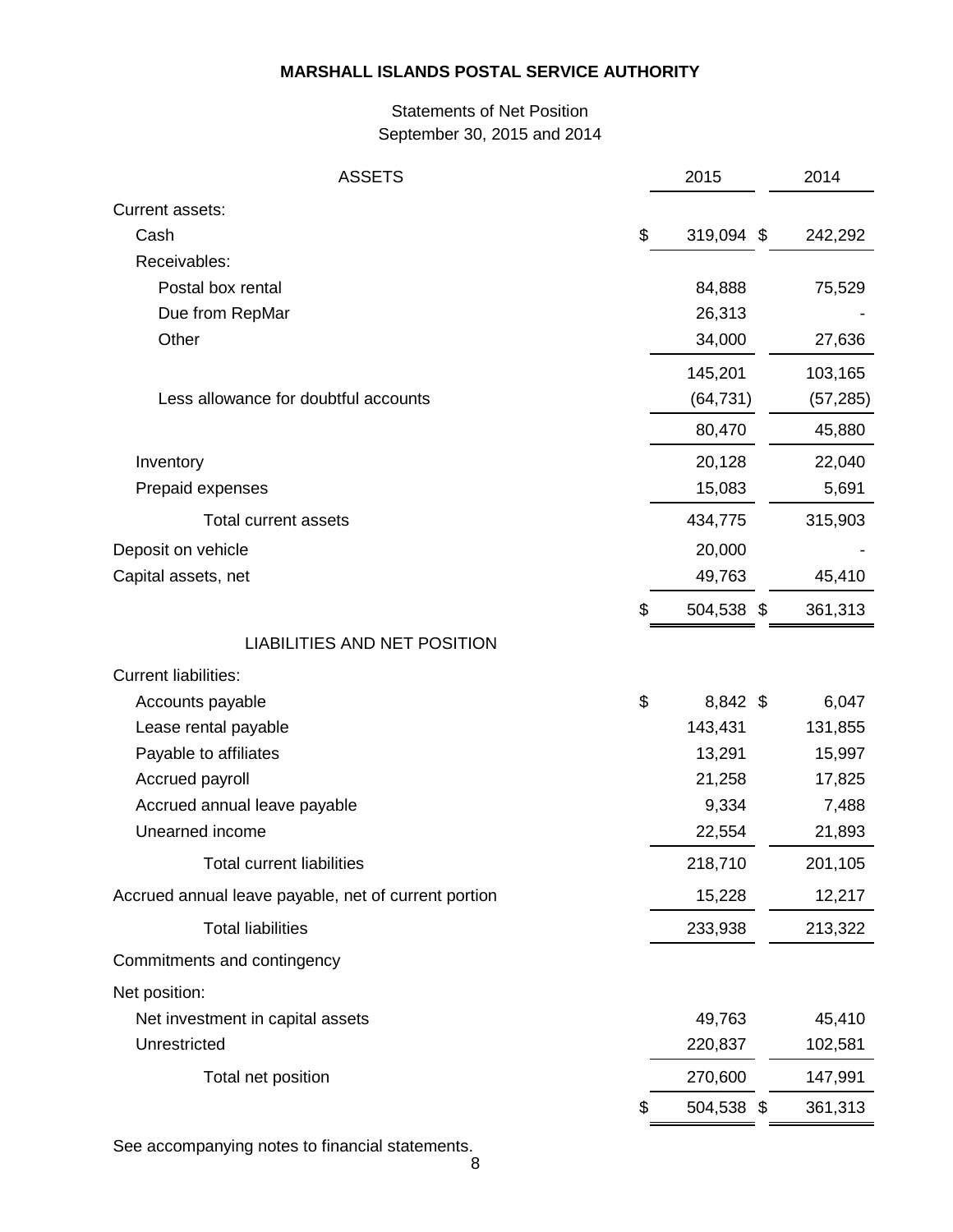# Statements of Revenues, Expenses, and Changes in Net Position Years Ended September 30, 2015 and 2014

|                                           | 2015             | 2014    |
|-------------------------------------------|------------------|---------|
| Operating revenues:                       |                  |         |
| Stamp sales                               | \$<br>418,020 \$ | 368,786 |
| Postal box rentals                        | 88,863           | 86,204  |
| Royalty                                   | 50,005           | 61,222  |
| Other                                     | 7,855            | 11,101  |
| Total operating revenues                  | 564,743          | 527,313 |
| Less provision for uncollectible accounts | (17, 948)        |         |
|                                           | 546,795          | 527,313 |
| Operating expenses:                       |                  |         |
| Salaries, wages and employee benefits     | 325,165          | 294,499 |
| Building lease rental                     | 47,720           | 50,301  |
| Depreciation                              | 24,672           | 24,870  |
| Communications                            | 21,625           | 20,201  |
| Training                                  | 18,817           |         |
| <b>Utilities</b>                          | 14,947           | 21,770  |
| <b>Travel</b>                             | 9,579            | 13,561  |
| Supplies and materials                    | 9,196            | 4,771   |
| Insurance                                 | 6,719            | 5,140   |
| Repairs and maintenance                   | 5,116            | 783     |
| Miscellaneous                             | 48,471           | 32,311  |
| Total operating expenses                  | 532,027          | 468,207 |
| Operating income                          | 14,768           | 59,106  |
| Nonoperating income:                      |                  |         |
| <b>Contributions from RepMar</b>          | 105,278          |         |
| Gain on disposal of capital assets        | 2,563            |         |
|                                           | 107,841          |         |
| Change in net position                    | 122,609          | 59,106  |
| Net position at beginning of year         | 147,991          | 88,885  |
| Net position at end of year               | \$<br>270,600 \$ | 147,991 |

See accompanying notes to financial statements.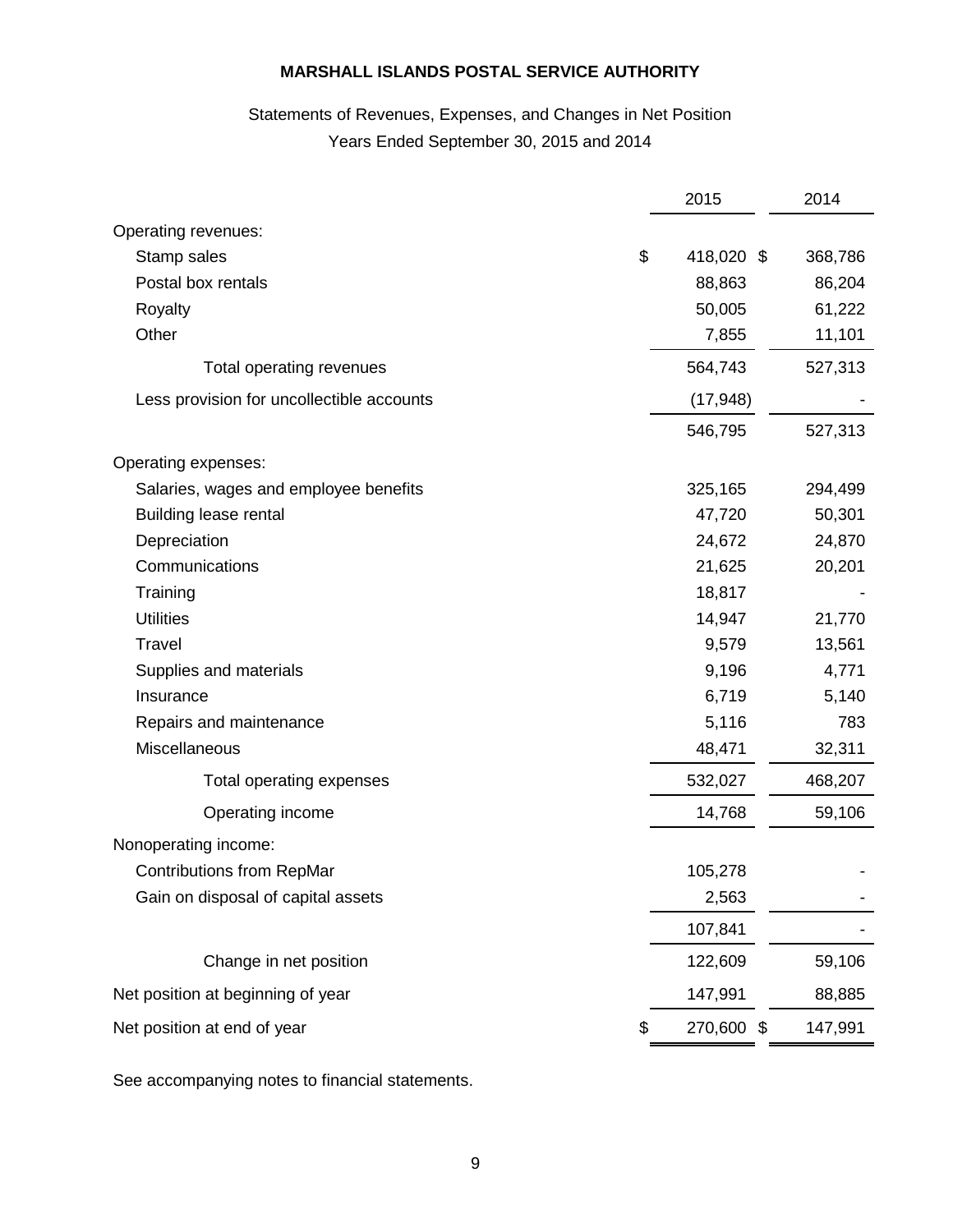# Statements of Cash Flows Years Ended September 30, 2015 and 2014

|                                                            | 2015             | 2014       |
|------------------------------------------------------------|------------------|------------|
| Cash flows from operating activities:                      |                  |            |
| Cash received from customers                               | \$<br>539,179 \$ | 514,479    |
| Cash payments to suppliers for goods and services          | (175, 299)       | (131, 253) |
| Cash payments to employees for services                    | (319, 581)       | (291, 498) |
| Net cash provided by operating activities                  | 44,299           | 91,728     |
| Cash flows from noncapital financing activities:           |                  |            |
| <b>Contributions from RepMar</b>                           | 78,965           |            |
| Cash flows from capital and related financing activities:  |                  |            |
| Proceeds from disposal of capital assets                   | 5,000            |            |
| Acquisition of capital assets                              | (51, 462)        | (36, 975)  |
| Net cash used for capital and related financing activities | (46, 462)        | (36, 975)  |
| Net change in cash                                         | 76,802           | 54,753     |
| Cash at beginning of year                                  | 242,292          | 187,539    |
| Cash at end of year                                        | \$<br>319,094 \$ | 242,292    |
| Reconciliation of operating income to net cash provided by |                  |            |
| operating activities:                                      |                  |            |
| Operating income                                           | \$<br>14,768 \$  | 59,106     |
| Adjustments to reconcile operating income to net cash      |                  |            |
| provided by operating activities:                          |                  |            |
| Depreciation<br>Provision for uncollectible accounts       | 24,672<br>17,948 | 24,870     |
| (Increase) decrease in assets:                             |                  |            |
| Receivables                                                | (26, 225)        | (12,756)   |
| Inventory                                                  | 1,912            | (1, 724)   |
| Prepaid expenses                                           | (9, 392)         | (1, 977)   |
| Increase (decrease) in liabilities:                        |                  |            |
| Accounts payable                                           | 2,795            | 2,811      |
| Lease rental payable                                       | 11,576           | 18,475     |
| Payable to affiliates                                      | (2,706)          | 2,080      |
| Accrued payroll                                            | 3,433            | 892        |
| Accrued annual leave payable                               | 4,857            | 29         |
| Unearned income                                            | 661              | (78)       |
| Net cash provided by operating activities                  | \$<br>44,299 \$  | 91,728     |
|                                                            |                  |            |

See accompanying notes to financial statements,<br>10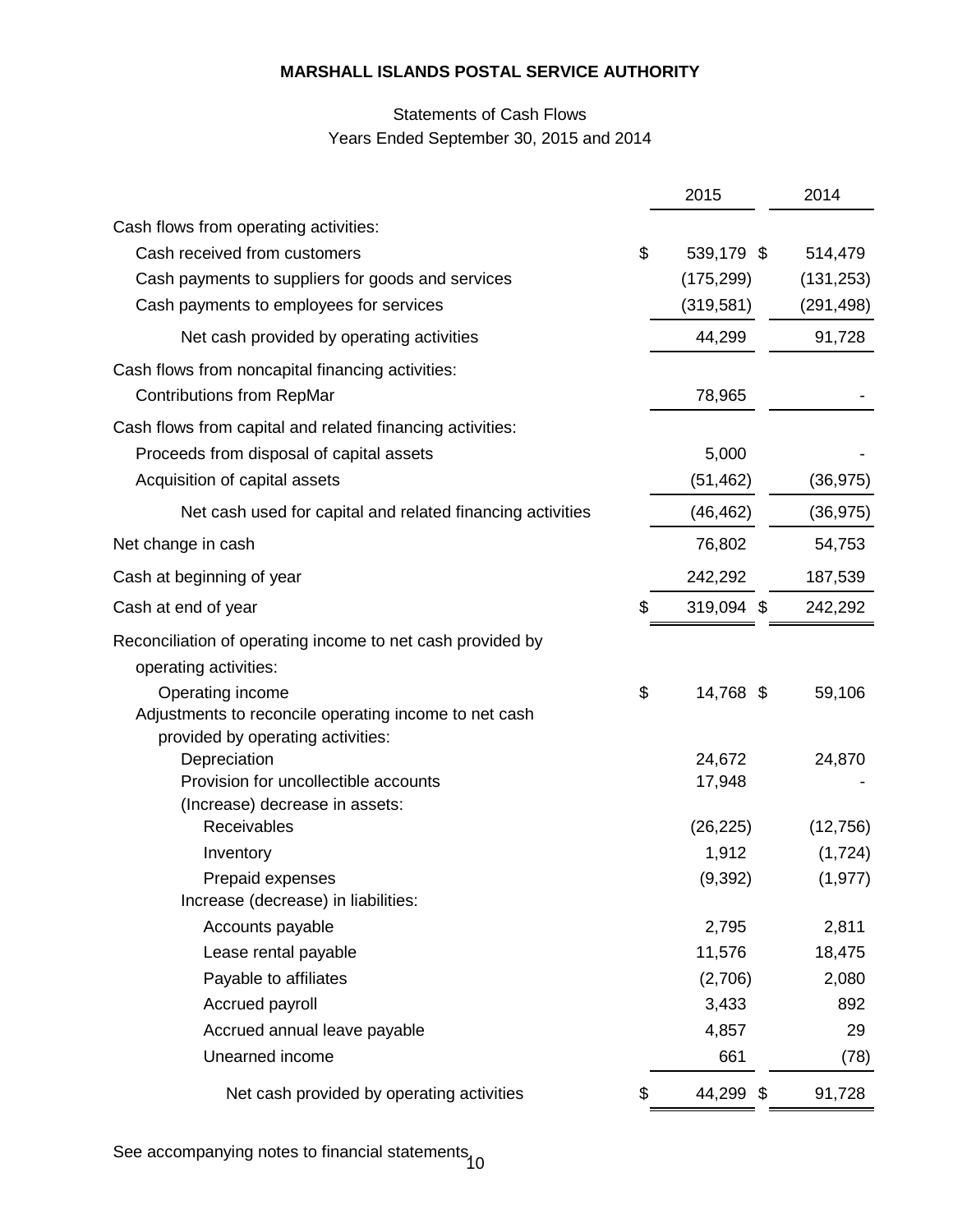Notes to Financial Statements September 30, 2015 and 2014

### (1) Organization

The Marshall Islands Postal Service Authority (the "Authority"), a component unit of the Republic of the Marshall Islands (RepMar), was created by the Postal Service Act of 1983 for the purpose of establishing an effective and efficient postal service for the Republic. The Authority provides both domestic and international mail services from three service outlets - the Uliga and Delap postal stations located on Majuro Atoll, and the Ebeye postal station located on Kwajalein Atoll.

The operations of the Authority were accounted for as a separate fund within RepMar's Ministry of Finance. Effective October 1, 2008, the Authority established a separate bank account outside of RepMar's Treasury for the purpose of receiving and disbursing funds in accordance with the Postal Service Fund (Amendment) Act of 2007. Accordingly, the accompanying financial statements relate solely to those accounting records maintained by the Authority and do not incorporate any accounts related to the Authority's operations that may be accounted for by RepMar's Treasury or any of RepMar's other branches, departmental units or component units.

The Authority is governed by a five-member Board of Directors appointed by the President of RepMar. The Board of Directors, in turn, is responsible for the appointment of the Postmaster General who oversees the day-to-day operations of the Authority. The Authority's financial statements are incorporated into the financial statements of RepMar as a component unit.

### (2) Summary of Significant Accounting Policies

GASB Statement No. 34, *Basic Financial Statements - and Management's Discussion and Analysis - for State and Local Governments*, as amended by GASB Statement No. 37, *Basic Financial Statements - Management's Discussion and Analysis - for State and Local Governments: Omnibus*, and GASB Statement No. 38, *Certain Financial Statement Note Disclosures*, establish standards for external financial reporting for state and local governments and requires that resources be classified for accounting and reporting purposes into the following three net position categories:

- Net investment in capital assets capital assets, net of accumulated depreciation and outstanding principal balances of debt attributable to the acquisition, construction or improvement of those assets.
- Restricted net position whose use by the Authority is subject to externally imposed stipulations that can be fulfilled by actions of the Authority pursuant to those stipulations or that expire by the passage of time. The Authority has no restricted net position at September 30, 2015 and 2014.
- Unrestricted net position that is not subject to externally imposed stipulations. Unrestricted net position may be designated for specific purposes by action by management or the Board of Directors or may otherwise be limited by contractual agreements with outside parties.

## **Estimates**

The preparation of financial statements in conformity with accounting principles generally accepted in the United States of America (GAAP) requires management to make estimates and assumptions that affect the reported amounts of assets, deferred outflows of resources, liabilities, and deferred inflows of resources, and disclosure of contingent assets and liabilities at the date of the financial statements and the reported amounts of revenues and expenses during the reporting period. Actual results could differ from those estimates.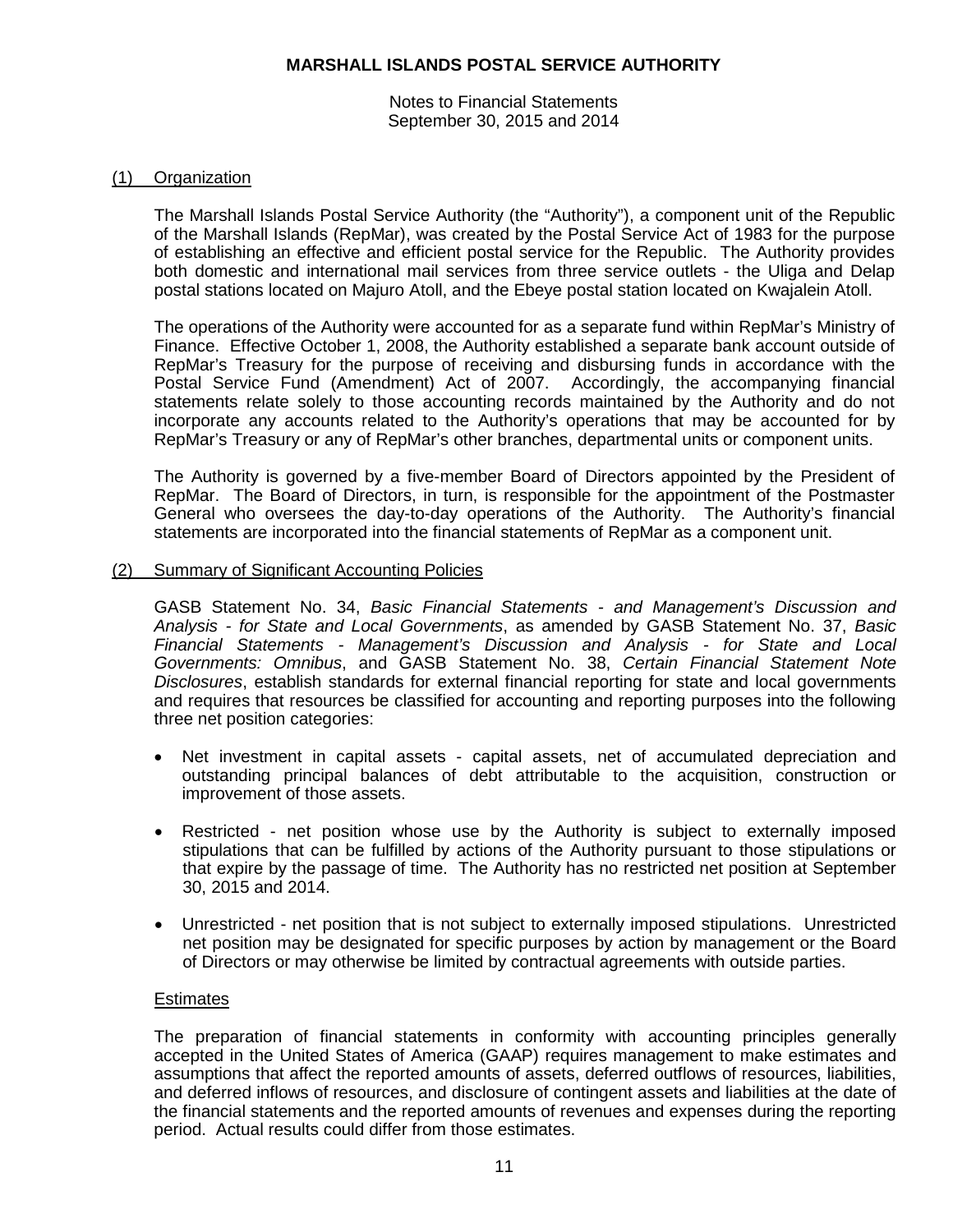Notes to Financial Statements September 30, 2015 and 2014

### (2) Summary of Significant Accounting Policies, Continued

#### Basis of Accounting

Proprietary funds are accounted for on a flow of economic resources measurement focus. With this measurement focus, all assets and liabilities associated with the operation of the fund are included in the statements of net position. Proprietary fund operating statements present increases and decreases in net position. The accrual basis of accounting is utilized by proprietary funds. Under this method, revenues are recorded when earned and expenses are recorded at the time liabilities are incurred. The Authority considers revenues and costs that are directly related to operations to be operating revenues and expenses. Revenues and expenses related to financing and other activities are reflected as nonoperating.

### Cash

Custodial credit risk is the risk that in the event of a bank failure, the Authority's deposits may not be returned to it. Such deposits are not covered by depository insurance and are either uncollateralized or collateralized with securities held by the pledging financial institution or held by the pledging financial institution but not in the depositor-government's name. The Authority does not have a deposit policy for custodial credit risk.

For purposes of the statements of net position and cash flows, cash is defined as cash on hand and cash held in demand accounts. As of September 30, 2015 and 2014, the carrying amount of cash was \$319,094 and \$242,292, respectively, and the corresponding bank balances were \$324,319 and \$254,026, respectively. Of the bank balance amounts, \$49,174 and \$15,667, respectively, were maintained in a financial institution subject to Federal Deposit Insurance Corporation (FDIC) insurance. The remaining bank deposits of \$275,145 and \$238,359, respectively, were maintained in a financial institution not subject to depository insurance. The Authority does not require collateralization of its cash deposits; therefore, bank deposits in excess of FDIC insurance coverage are uncollateralized. Accordingly, these deposits are exposed to custodial credit risk.

### Receivables

All receivables are due from businesses and individuals located within the Republic of the Marshall Islands and are interest free and uncollateralized. The allowance for uncollectible accounts is stated at an amount which management believes will be adequate to absorb possible losses on accounts receivable that may become uncollectible based on evaluations of the collectability of these accounts and prior collection experience. The allowance is established through a provision for bad debts charged to current operations. Accounts are written off using the specific identification method.

### Stamp Inventory

Stamp inventory consists of stamps purchased for resale and are valued at the lower of cost (firstin, first-out) or market value.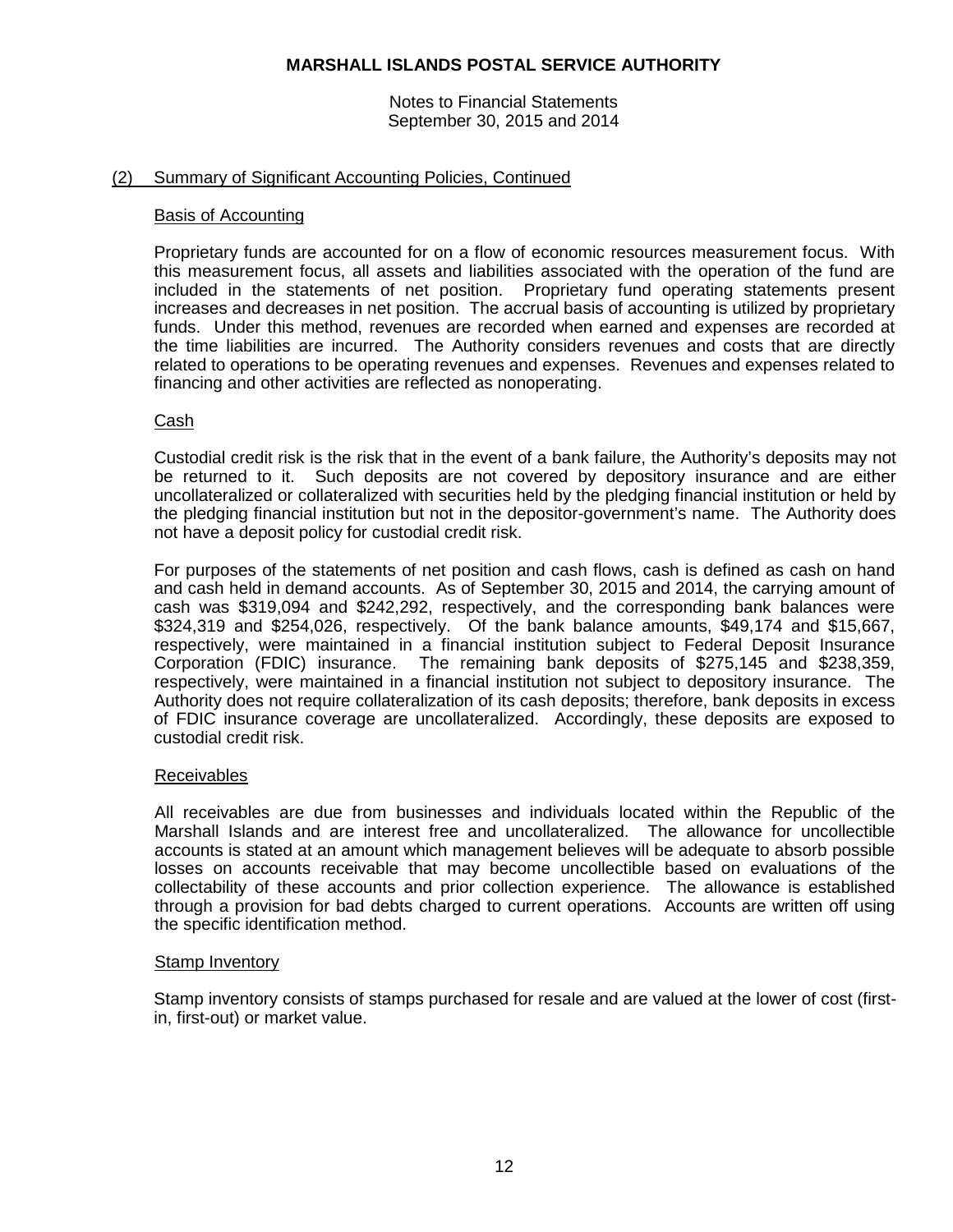Notes to Financial Statements September 30, 2015 and 2014

#### (2) Summary of Significant Accounting Policies, Continued

#### Fixed Assets

The Authority does not have a capitalization policy for fixed assets; however, items with a cost that equals or exceeds \$100 are generally capitalized at the time of acquisition. Depreciation is calculated using the straight-line method based on the estimated useful lives of the respective assets. The estimated useful lives of these assets are as follows:

| Motor vehicles                | 3 years |
|-------------------------------|---------|
| Other furniture and equipment | 5 years |

#### Deferred Outflows of Resources

In addition to assets, the statement of net position will sometimes report a separate section for deferred outflows of resources. This separate financial statement element, deferred outflows of resources represents a consumption of net position that applies to a future period and so will not be recognized as an outflow of resources (deduction of net position) until then. The Authority has no items that qualify for reporting in this category.

#### Compensated Absences

Vested or accumulated vacation leave is recorded as an expense and liability as the benefits accrue to employees. No liability is recorded for nonvesting accumulating rights to receive sick pay benefits. As of September 30, 2015 and 2014, the accumulated vacation leave liability totals \$24,562 and \$19,705, respectively.

#### Unearned Income

Unearned income includes amounts received for postal box rental fees prior to the end of the fiscal year but related to the subsequent accounting period.

#### Deferred Inflows of Resources

In addition to liabilities, the statement of net position will sometimes report a separate section for deferred inflows of resources. This separate financial statement element, deferred inflows of resources represents an acquisition of net position that applies to a future period and so will not be recognized as an inflow of resources (additions to net position) until then. The Authority has no items that qualify for reporting in this category.

#### Taxes

Corporate profits are not subject to income tax in the Republic of the Marshall Islands. The Government of the Republic of the Marshall Islands imposes a gross receipts tax of 3% on revenues. The Authority is specifically exempt from this tax.

#### Prepaid Expenses

Certain payments to vendors or persons for goods and services reflect costs applicable to future accounting periods and are recorded as prepaid expenses in the accompanying financial statements.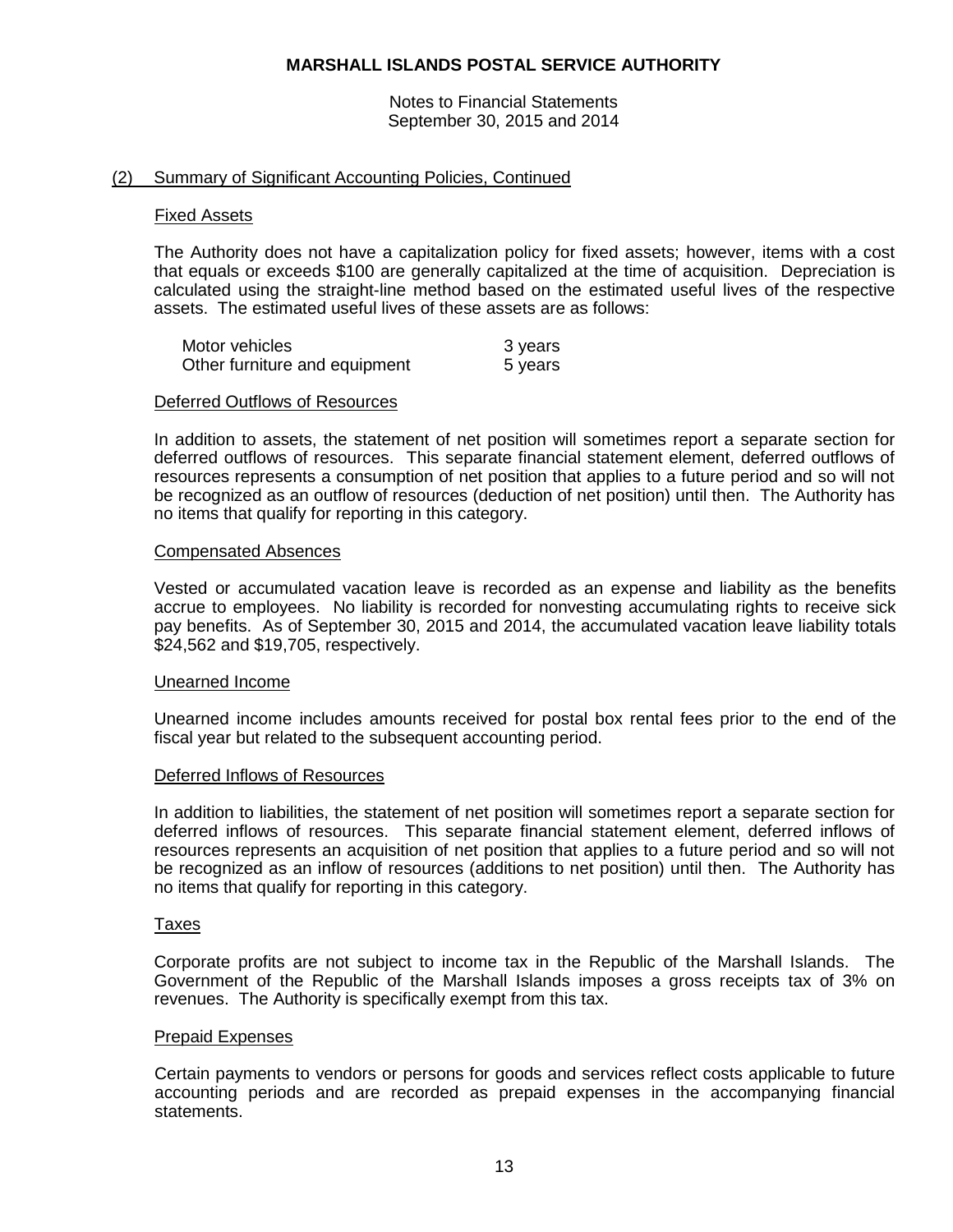Notes to Financial Statements September 30, 2015 and 2014

#### (2) Summary of Significant Accounting Policies, Continued

#### New Accounting Standards

During the year ended September 30, 2015, the Authority implemented the following pronouncements:

- GASB Statement No. 68, *Accounting and Financial Reporting for Pensions,* and GASB Statement No. 71, *Pension Transition for Contributions Made Subsequent to the Measurement Date - an amendment of GASB Statement No. 68,* which revise and establish new financial reporting requirements for most governments that provide their employees with pension benefits. The implementation of these statements did not have a material effect on the accompanying financial statements.
- GASB Statement No. 69, *Government Combinations and Disposals of Government Operations,* which improves accounting and financial reporting for state and local governments' combinations and disposals of government operations. Government combinations include mergers, acquisitions, and transfers of operations. A disposal of government operations can occur through a transfer to another government or a sale. The implementation of this statement did not have a material effect on the accompanying financial statements.

In February 2015, GASB issued Statement No. 72, *Fair Value Measurement and Application,*  which addresses accounting and financial reporting issues related to fair value measurements and requires entities to expand their fair value disclosures by determining major categories of debt and equity securities within the fair value hierarchy on the basis of the nature and risk of the investment. The provisions in Statement No.72 are effective for fiscal years beginning after June 15, 2015. Management believes that the implementation of this statement only requires additional disclosures to be made about fair value measurements, the level of fair value hierarchy, and valuation techniques and will not have a material effect on the financial statements.

In June 2015, GASB issued Statement No. 73, *Accounting and Financial Reporting for Pensions and Related Assets That Are Not Within the Scope of GASB Statement* No. *68, and Amendments to Certain Provisions of GASB Statements* No. *67 and* No. *68*, which aligns the reporting requirements for pensions and pension plans not covered in GASB Statements No. 67 and No. 68 with the reporting requirements in Statement No. 68. The provisions in Statement No. 73 are effective for fiscal years beginning after June 15, 2015, with the exception of the provisions that address employers and governmental non-employer contributing entities for pensions that are not within the scope of Statement No. 68, which are effective for fiscal years beginning after June 15, 2016. Management does not believe that the implementation of this statement will have a material effect on the financial statements.

In June 2015, GASB issued Statement No. 74, *Financial Reporting for Postemployment Benefit Plans Other Than Pension Plans*, which replaces Statements No. 43, *Financial Reporting for Postemployment Benefit Plans Other Than Pension Plans*, as amended, and No. 57, *OPEB Measurements by Agent Employers and Agent Multiple-Employer Plans*, and addresses financial reporting requirements for governments whose employees are provided with postemployment benefits other than pensions (other postemployment benefits or OPEB). The provisions in Statement No. 74 are effective for fiscal years beginning after June 15, 2016. Management does not believe that the implementation of this statement will have a material effect on the financial statements.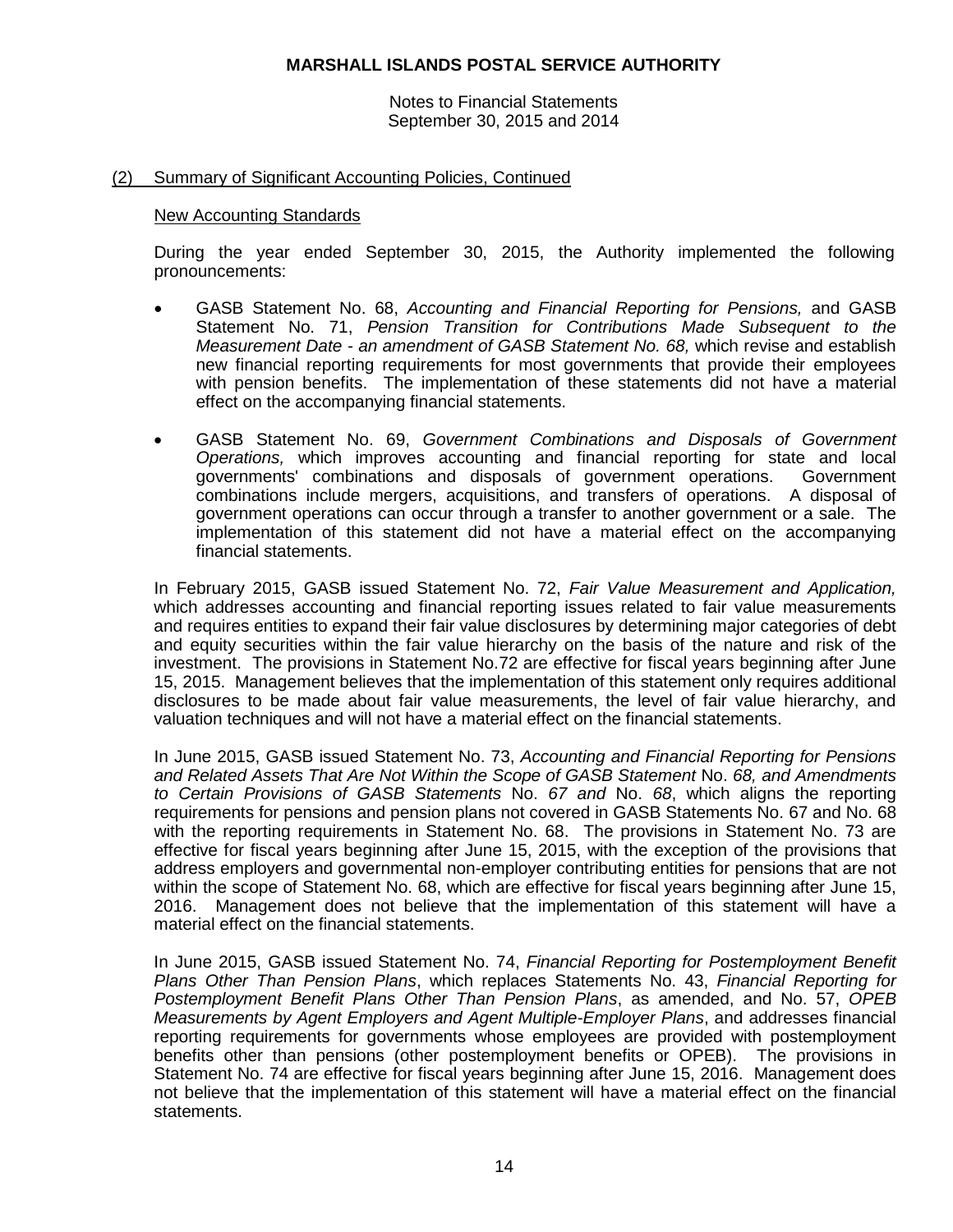Notes to Financial Statements September 30, 2015 and 2014

### (2) Summary of Significant Accounting Policies, Continued

#### New Accounting Standards, Continued

In June 2015, GASB issued Statement No. 75, *Accounting and Financial Reporting for Postemployment Benefits Other Than Pensions*, which replaces the requirements of Statements No. 45, *Accounting and Financial Reporting by Employers for Postemployment Benefits Other Than Pensions*, as amended, and No. 57, *OPEB Measurements by Agent Employers and Agent Multiple-Employer Plans*, and provides guidance on reporting by governments that provide OPEB to their employees and for governments that finance OPEB for employees of other governments. The provisions in Statement No. 75 are effective for fiscal years beginning after June 15, 2017. Management does not believe that the implementation of this statement will have a material effect on the financial statements.

In June 2015, GASB issued Statement No. 76, *The Hierarchy of Generally Accepted Accounting Principles for State and Local Governments*, which eliminates two of the four categories of authoritative GAAP that exist under the existing hierarchy prescribed by Statement No. 55. The two categories that will remain under the new standard are (1) GASB Statements and (2) GASB technical bulletins and implementation guides in addition to AICPA guidance that the GASB clears. The provisions in Statement No. 76 are effective for fiscal years beginning after June 15, 2015. Management does not believe that the implementation of this statement will have a material effect on the financial statements.

In August 2015, GASB issued Statement No. 77, *Tax Abatement Disclosures*, which requires governments that enter into tax abatement agreements to disclose certain information about the agreements. The provisions in Statement No. 77 are effective for fiscal years beginning after December 15, 2015. Management does not believe that the implementation of this statement will have a material effect on the financial statements.

#### (3) Fixed Assets

Capital asset activity for the years ended September 30, 2015 and 2014 is as follows:

|                                | October 1,<br><u>2014</u> | Additions | <b>Disposals</b>   | September 30,<br>2015 |
|--------------------------------|---------------------------|-----------|--------------------|-----------------------|
| Motor vehicles                 | 114,220                   | 26,245    | 25,995             | \$114,470             |
| Office furniture and equipment | 52,482                    | 5,217     |                    | 57,699                |
| Less accumulated depreciation  | 166,702                   | 31,462    | 25,995             | 172,169               |
|                                | (121, 292)                | (24, 672) | (23, 558)          | (122, 406)            |
|                                | <u>45,410</u>             | 6,790     | \$<br><u>2,437</u> | <u>49,763</u>         |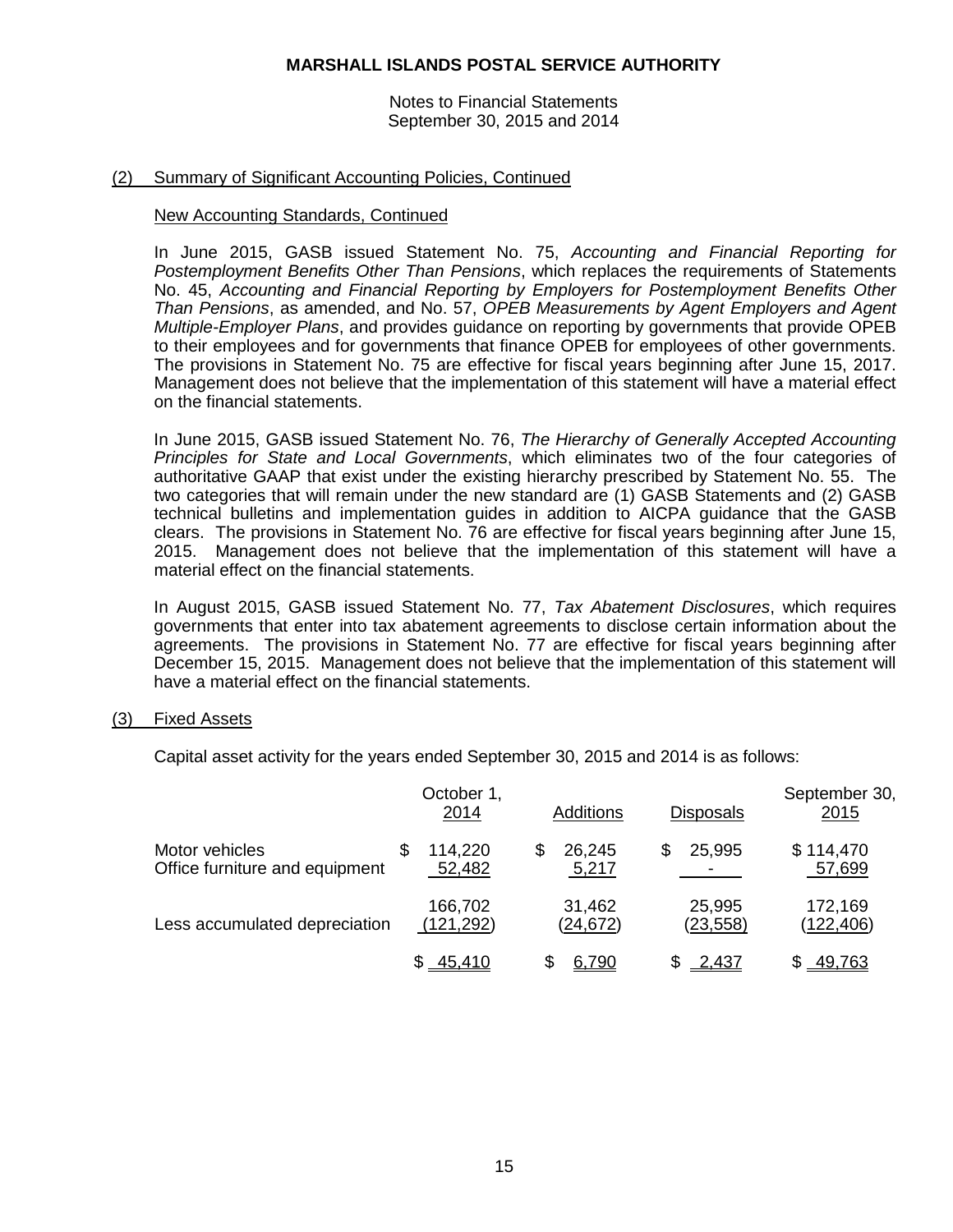Notes to Financial Statements September 30, 2015 and 2014

#### (3) Fixed Assets, Continued

|                                                  | October 1,<br>2013   | Additions            | <b>Retirements</b>       | September 30,<br>2014 |
|--------------------------------------------------|----------------------|----------------------|--------------------------|-----------------------|
| Motor vehicles<br>Office furniture and equipment | 78,245<br>51,482     | 35,975<br>S<br>1,000 | \$<br>-                  | \$114,220<br>52,482   |
| Less accumulated depreciation                    | 129,727<br>(96, 422) | 36,975<br>(24, 870)  | $\overline{\phantom{a}}$ | 166,702<br>(121, 292) |
|                                                  | \$ 33,305            | <u>12,105</u>        |                          | \$ 45,410             |

#### (4) Change in Long-Term Liabilities

Other long-term liabilities will be liquidated in the future from the Authority's operations. During the years ended September 30, 2015 and 2014, the following changes occurred in liabilities reported as part of the Authority's long-term liabilities in the statements of net position:

|                                            | Balance<br>October 1,<br>2014        | <b>Additions</b> | <b>Reductions</b> | <b>Balance</b><br>September<br>30, 2015 | Due Within<br>One Year |
|--------------------------------------------|--------------------------------------|------------------|-------------------|-----------------------------------------|------------------------|
| Other liabilities:<br>Compensated absences | 19.705                               | 22.334           | (17.477)          | 24,562                                  | 9.334                  |
|                                            | <b>Balance</b><br>October 1.<br>2013 | Additions        | Reductions        | Balance<br>September<br>30, 2014        | Due Within<br>One Year |
| Other liabilities:<br>Compensated absences | 19,676                               | 20,496           | (20,467)          | 19,705                                  | 7,488                  |

#### (5) Related Party Transactions

The Authority is a component unit of RepMar and is therefore affiliated with all RepMar-owned and affiliated entities. The Authority provides postal services to all RepMar-owned and affiliated entities at substantially the same terms and conditions as those provided to third parties.

The Authority utilizes services from certain affiliated entities at substantially the same terms and conditions as those incurred from third parties.

During the years ended September 30, 2015 and 2014, the operations of the Authority was funded by appropriations of \$105,278 and \$0, respectively, from the Nitijela of RepMar, of which \$26,313 and \$0, respectively, represent amounts due and receivable from RepMar as of the respective year ends.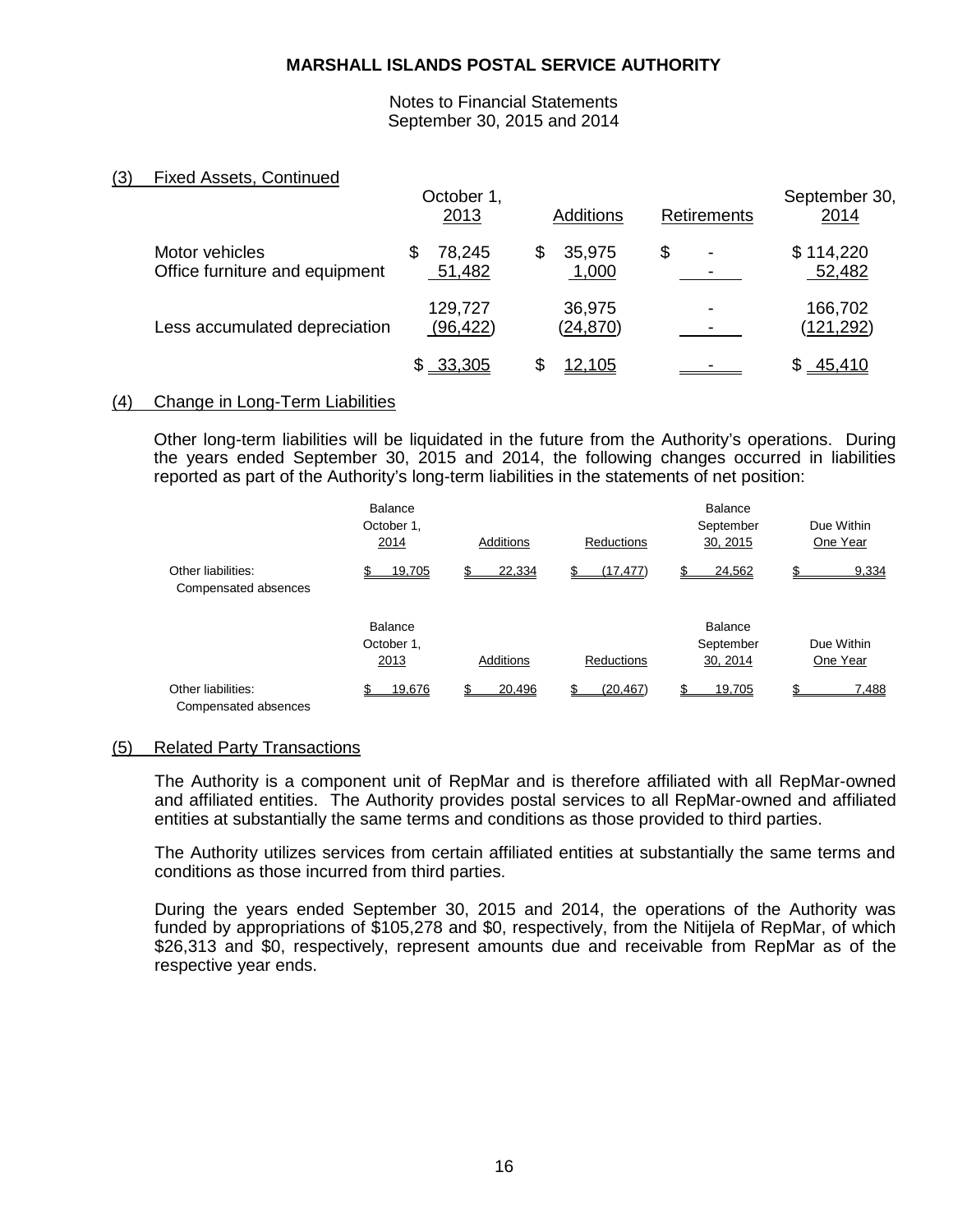Notes to Financial Statements September 30, 2015 and 2014

## (5) Related Party Transactions, Continued

A summary of related party transactions as of and for the years ended September 30, 2015 and 2014 is as follows:

|                                                                                                        |                 | 2015     |
|--------------------------------------------------------------------------------------------------------|-----------------|----------|
|                                                                                                        | <b>Expenses</b> | Payables |
| Marshall Islands Social Security Administration<br><b>Marshall Islands National Telecommunications</b> | \$28,533        | \$11,430 |
| Authority                                                                                              | 21,625          |          |
| Marshalls Energy Company, Inc.                                                                         | 14,947          |          |
| RepMar                                                                                                 |                 | 1,861    |
|                                                                                                        | \$65,105        | \$13,291 |
|                                                                                                        |                 | 2014     |
|                                                                                                        | <b>Expenses</b> | Payables |
| Marshall Islands Social Security Administration<br><b>Marshall Islands National Telecommunications</b> | \$29,613        | \$11,939 |
| Authority                                                                                              | 20,201          |          |
| Marshalls Energy Company, Inc.                                                                         | 21,770          |          |
| RepMar                                                                                                 |                 | 4,058    |
|                                                                                                        | \$ 71,584       | \$15.997 |

#### (6) Risk Management

The Authority is exposed to various risks of loss related to torts; theft of, damage to, and destruction of assets; errors and omissions, injuries to employees; and natural disasters. The Authority has elected to purchase commercial insurance from independent third parties for the risks of loss to which it is exposed. No instances have occurred in the past three years where settlements have exceeded available insurance coverage.

### (7) Commitments

On September 11, 1981, the Authority entered into a ten-year lease for the Ebeye Post Office, with an option to extend for an additional four terms of five years each subject to incremental rent increases, which expired on September 11, 2011. The terms of the lease requires lease rental payments of \$1,227 per month. The Authority entered into a new lease agreement, which commenced on December 20, 2014 and expires on December 20, 2015. On September 30, 2015, the Authority exercised the option to renew the lease agreement for 3 years. During the years ended September 30, 2015 and 2014, related rent expense was \$14,730.

On January 1, 2008, the Authority entered into a five-year lease for the Delap Post Office, with an option to extend for an additional four terms of five years each subject to renegotiation of the payment provisions. The Authority exercised the option to renew for an additional five-year period to expire on December 31, 2017. The lease terms require rental payments of \$800 per month. During the years ended September 30, 2015 and 2014, related rent expense was \$9,600.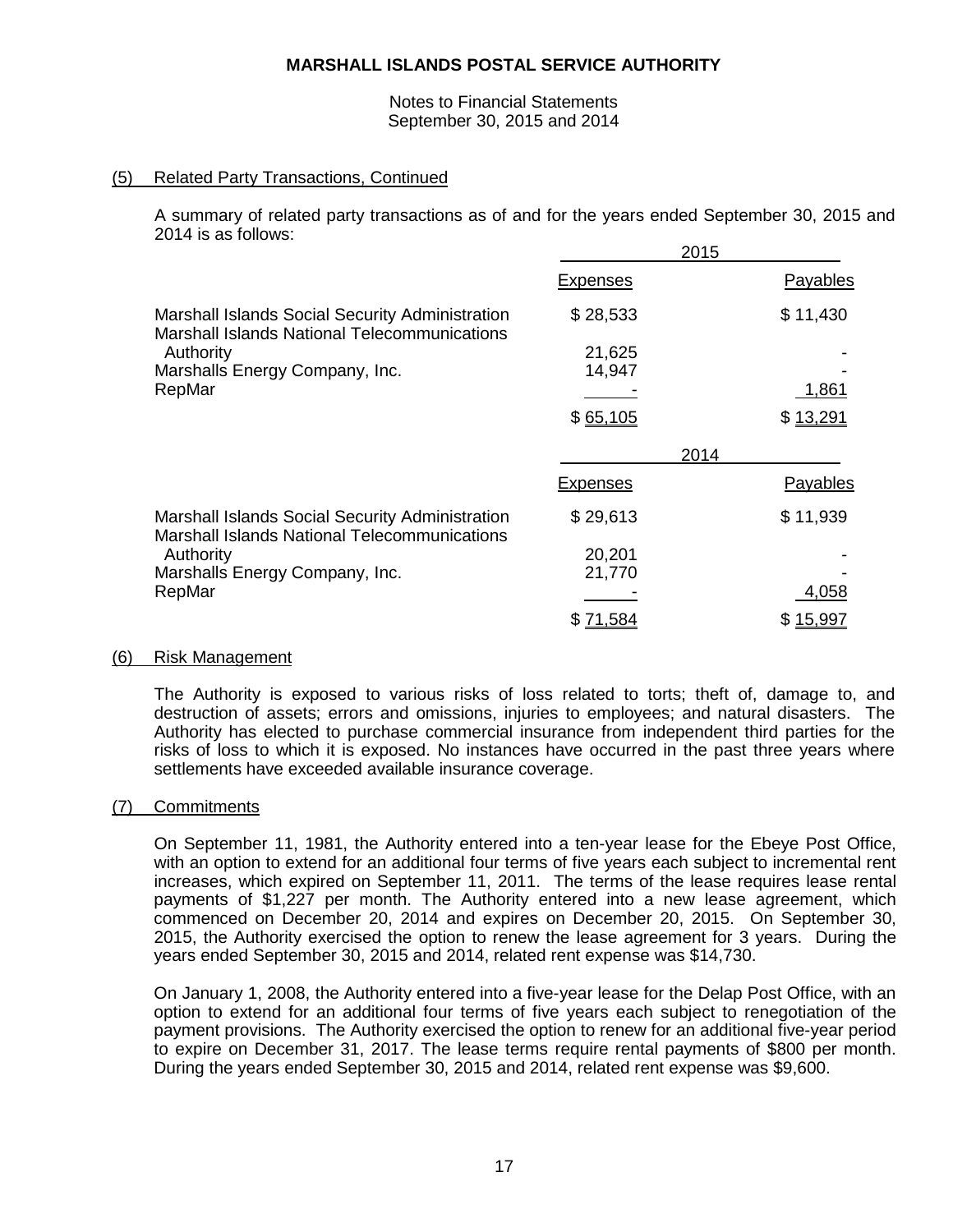Notes to Financial Statements September 30, 2015 and 2014

### (7) Commitments, Continued

On May 1, 2012, the Authority entered into a two-year lease for the Uliga Post Office, with an option to extend for an additional three terms of two years each subject to renegotiation of the payment provisions. The terms of the lease require rental payments of \$1,843 per month. During the years ended September 30, 2015 and 2014, related rent expense was \$22,118 and \$22,328, respectively.

On February 1, 2013, the Authority entered into a two-year lease agreement for the Airport Post Office, with an option to extend for an additional term of five years subject to renegotiation of the payment provisions. The Authority exercised the option to renew the lease for 2 years, which commenced on February 1, 2015 and expires on January 21. 2017. The terms of the lease require rental payments of \$150 per month and \$250 per month starting June 2015. During the years ended September 30, 2015 and 2014, related rent expense was \$2,220 and \$1,800, respectively.

Total future minimum lease payments for subsequent years ending September 30, are as follows:

| Year ending<br>September 30, |             |
|------------------------------|-------------|
| 2016                         | 46,718<br>S |
| 2017                         | 46,718      |
| 2018                         | 46,718      |
| 2019                         | 46,718      |
| 2020                         | 25,502      |
| 2021 - 2025                  | 63,000      |
| 2026 - 2030                  | 63,000      |
| 2031 - 2035                  | 44,200      |
|                              | \$382,574   |

#### (8) Contingency

The Authority is currently delinquent on \$128,110 of payments for the Ebeye Post Office lease dating back to April 2000. The delinquent amount is based on a monthly rental payment of \$1,227; however, the lease entered into stipulated incremental lease payments ranging from \$1,665 to \$1,980 per month. The Authority is in the process of formalizing the lease with a monthly payment of \$1,227. In the event that the Authority is unable to reach an agreement with the landlord, either the Authority or RepMar may be liable for additional rental payments of \$115,998. No provision for any liability that may result upon resolution of this matter has been made in the accompanying financial statements.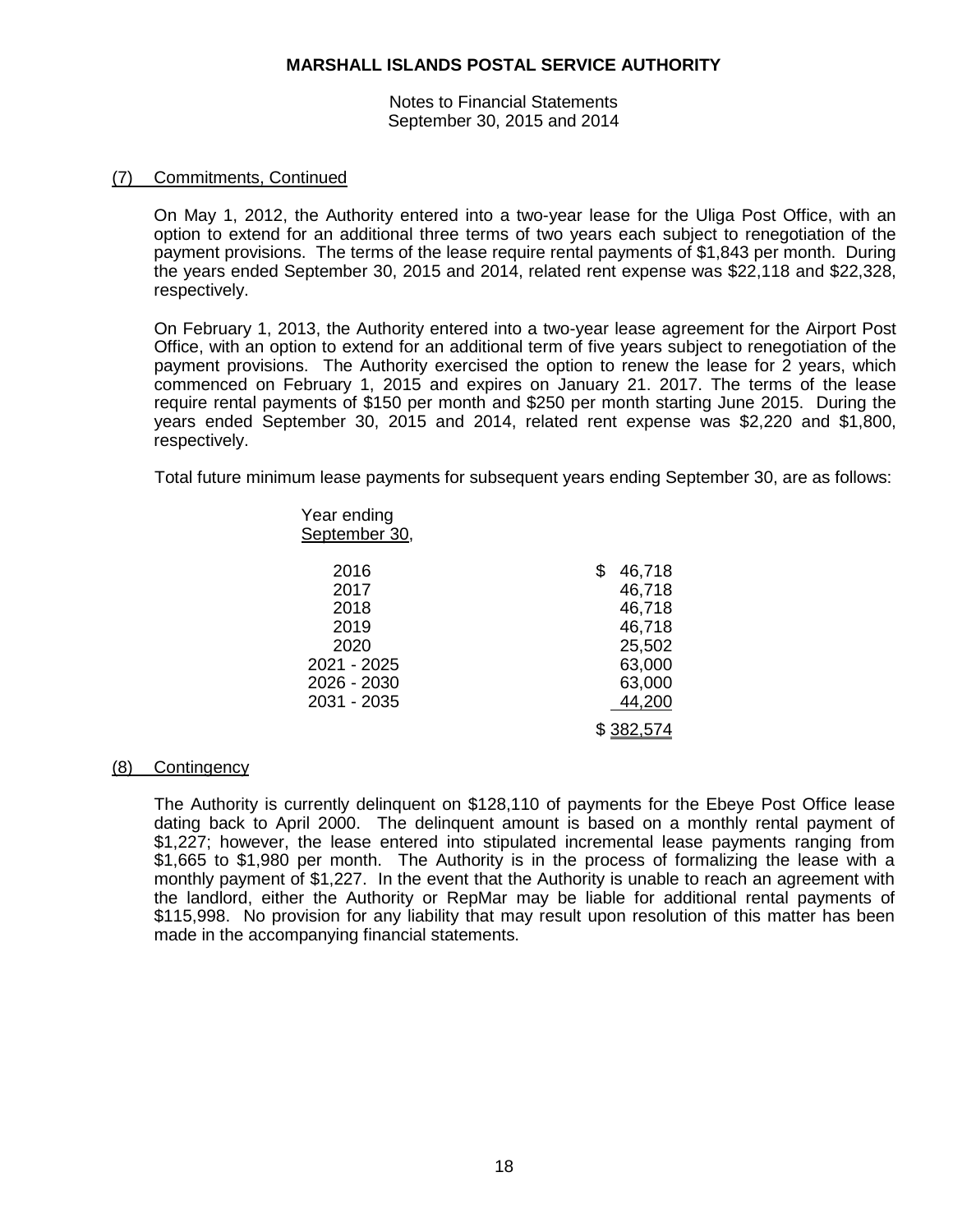## Combining Schedule of Operating Income (Loss) By Station Year Ended September 30, 2015

|                                           | Uliga               | Delap<br>Airport |  |           | Ebeye |                | Total     |
|-------------------------------------------|---------------------|------------------|--|-----------|-------|----------------|-----------|
| Operating revenues:                       |                     |                  |  |           |       |                |           |
| Stamp sales                               | \$<br>239,708       | 54,360 \$        |  | 85,026 \$ |       | 38.926 \$      | 418,020   |
| Postal box rentals                        | 59,469              | 6,332            |  | 1,206     |       | 21,856         | 88,863    |
| Royalty                                   | 50,005              |                  |  |           |       |                | 50,005    |
| Other                                     | 6,607               | 87               |  | 326       |       | 835            | 7,855     |
| Total operating revenues                  | 355,789             | 60,779           |  | 86,558    |       | 61,617         | 564,743   |
| Less provision fro uncollectible accounts | (17, 948)           |                  |  |           |       |                | (17, 948) |
|                                           | 337,841             | 60,779           |  | 86,558    |       | 61,617         | 546,795   |
| Operating expenses:                       |                     |                  |  |           |       |                |           |
| Salaries, wages and employee benefits     | 259,634             | 14,879           |  |           |       | 50,652         | 325,165   |
| Building lease rental                     | 21,410              | 9,600            |  | 1,980     |       | 14,730         | 47,720    |
| Depreciation                              | 23,306              |                  |  |           |       | 1,366          | 24,672    |
| Communications                            | 13,494              | 716              |  | 126       |       | 7,289          | 21,625    |
| Training                                  | 18,817              |                  |  |           |       |                | 18,817    |
| <b>Utilities</b>                          | 14,587              |                  |  | 360       |       |                | 14,947    |
| Travel                                    | 8,582               |                  |  |           |       | 997            | 9,579     |
| Supplies and materials                    | 7,765               |                  |  |           |       | 1,431          | 9,196     |
| Insurance                                 | 6,719               |                  |  |           |       |                | 6,719     |
| Repairs and maintenance                   | 5,116               |                  |  |           |       |                | 5,116     |
| <b>Miscellaneous</b>                      | 41,430              |                  |  |           |       | 7,041          | 48,471    |
| Total operating expenses                  | 420,860             | 25,195           |  | 2,466     |       | 83,506         | 532,027   |
| Operating income (loss)                   | \$<br>$(83,019)$ \$ | 35,584           |  | 84,092 \$ |       | $(21, 889)$ \$ | 14,768    |

See accompanying independent auditors' report.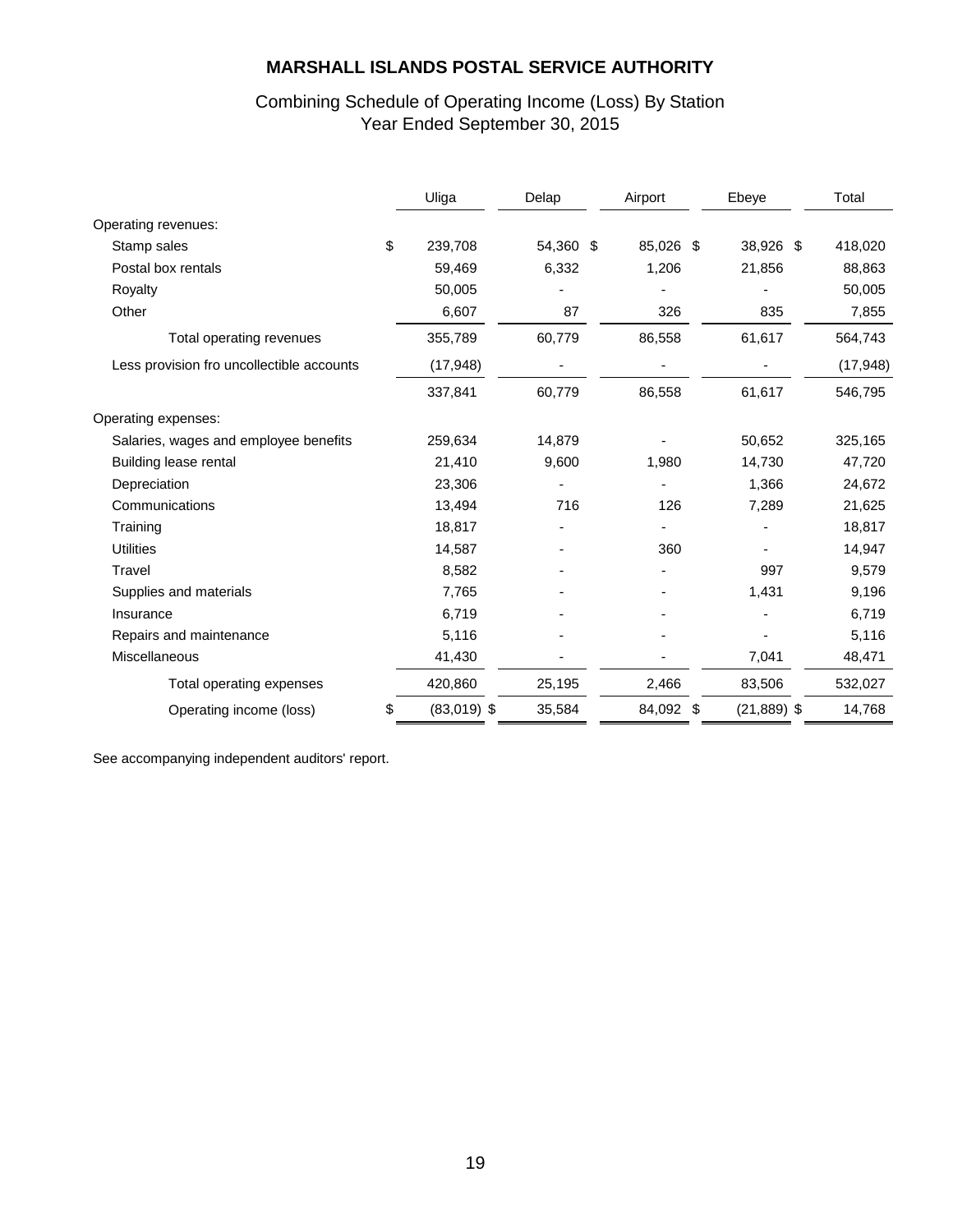

Deloitte & Touche LLP 361 South Marine Corps Drive Tamuning, GU 96913-3973 USA

Tel: (671)646-3884 Fax: (671)649-4932 www.deloitte.com

### **INDEPENDENT AUDITORS' REPORT ON INTERNAL CONTROL OVER FINANCIAL REPORTING AND ON COMPLIANCE AND OTHER MATTERS BASED ON AN AUDIT OF FINANCIAL STATEMENTS PERFORMED IN ACCORDANCE WITH** *GOVERNMENT AUDITING STANDARDS*

Board of Directors Marshall Islands Postal Service Authority:

We have audited, in accordance with the auditing standards generally accepted in the United States of America and the standards applicable to financial audits contained in *Government Auditing Standards* issued by the Comptroller General of the United States, the financial statements of the Marshall Islands Postal Service Authority (the Authority), which comprise the statement of net position as of September 30, 2015, and the related statements of revenues, expenses and changes in net position and of cash flows for the year then ended and the related notes to the financial statements, and have issued our report thereon dated July 12, 2016.

### **Internal Control Over Financial Reporting**

In planning and performing our audit of the financial statements, we considered the Authority's internal control over financial reporting (internal control) to determine the audit procedures that are appropriate in the circumstances for the purpose of expressing our opinion on the financial statements, but not for the purpose of expressing an opinion on the effectiveness of the Authority's internal control. Accordingly, we do not express an opinion on the effectiveness of the Authority's internal control.

A *deficiency in internal control* exists when the design or operation of a control does not allow management or employees, in the normal course of performing their assigned functions, to prevent, or detect and correct, misstatements on a timely basis. A *material weakness* is a deficiency, or a combination of deficiencies, in internal control such that there is a reasonable possibility that a material misstatement of the entity's financial statements will not be prevented, or detected and corrected on a timely basis. A *significant deficiency* is a deficiency, or a combination of deficiencies, in internal control that is less severe than a material weakness, yet important enough to merit attention by those charged with governance.

Our consideration of internal control was for the limited purpose described in the first paragraph of this section and was not designed to identify all deficiencies in internal control that might be material weaknesses or significant deficiencies. Given these limitations, during our audit we did not identify any deficiencies in internal control that we consider to be material weaknesses. However, material weaknesses may exist that have not been identified.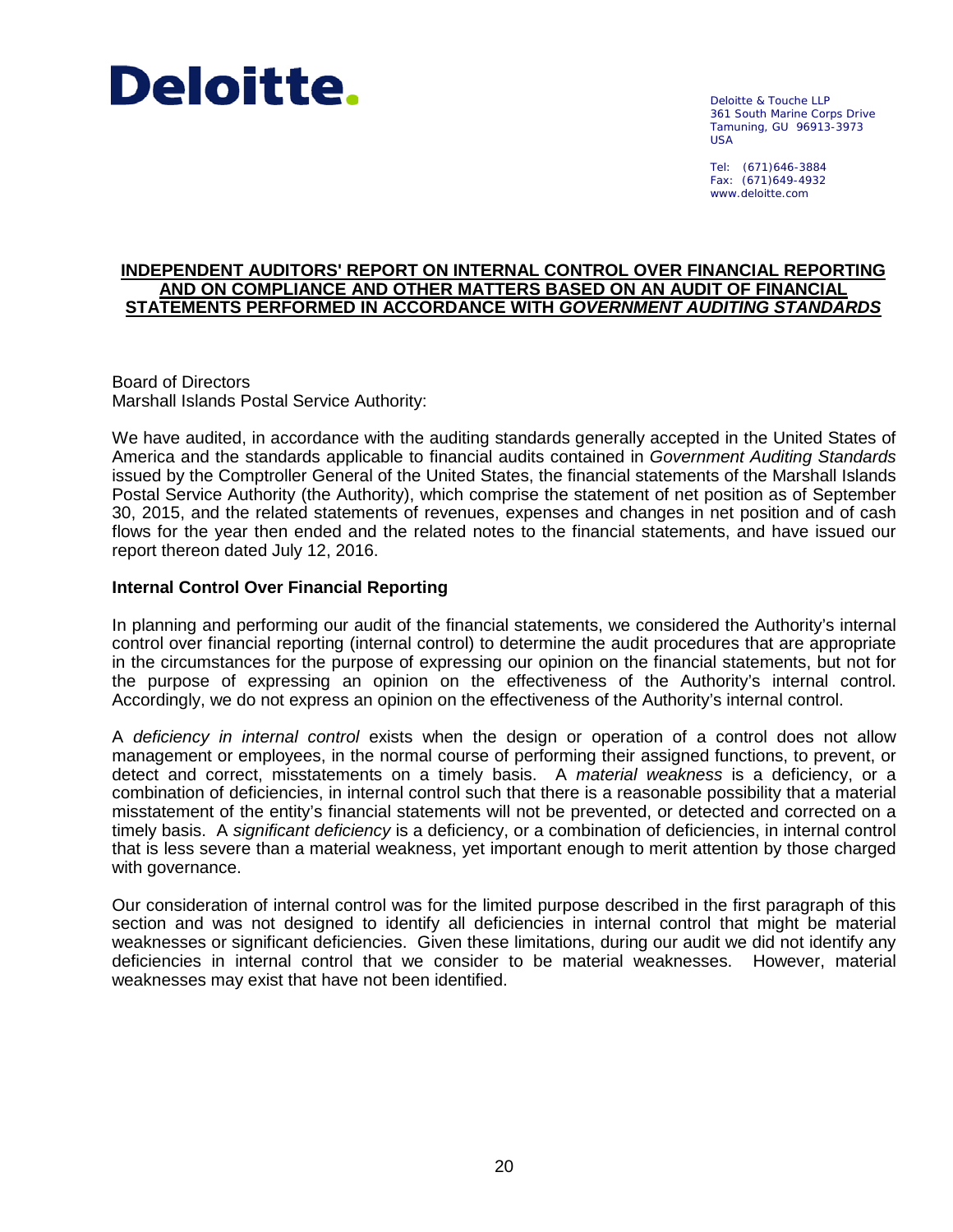## **Compliance and Other Matters**

As part of obtaining reasonable assurance about whether the Authority's financial statements are free from material misstatement, we performed tests of its compliance with certain provisions of laws, regulations, contracts, and grant agreements, noncompliance with which could have a direct and material effect on the determination of financial statement amounts. However, providing an opinion on compliance with those provisions was not an objective of our audit, and accordingly, we do not express such an opinion. The results of our tests disclosed no instances of noncompliance or other matters that are required to be reported under *Government Auditing Standards*.

### **Purpose of this Report**

The purpose of this report is solely to describe the scope of our testing of internal control and compliance and the results of that testing, and not to provide an opinion on the effectiveness of the entity's internal control or on compliance. This report is an integral part of an audit performed in accordance with *Government Auditing Standards* in considering the entity's internal control and compliance. Accordingly, this communication is not suitable for any other purpose.

lot Nachell

July 12, 2016